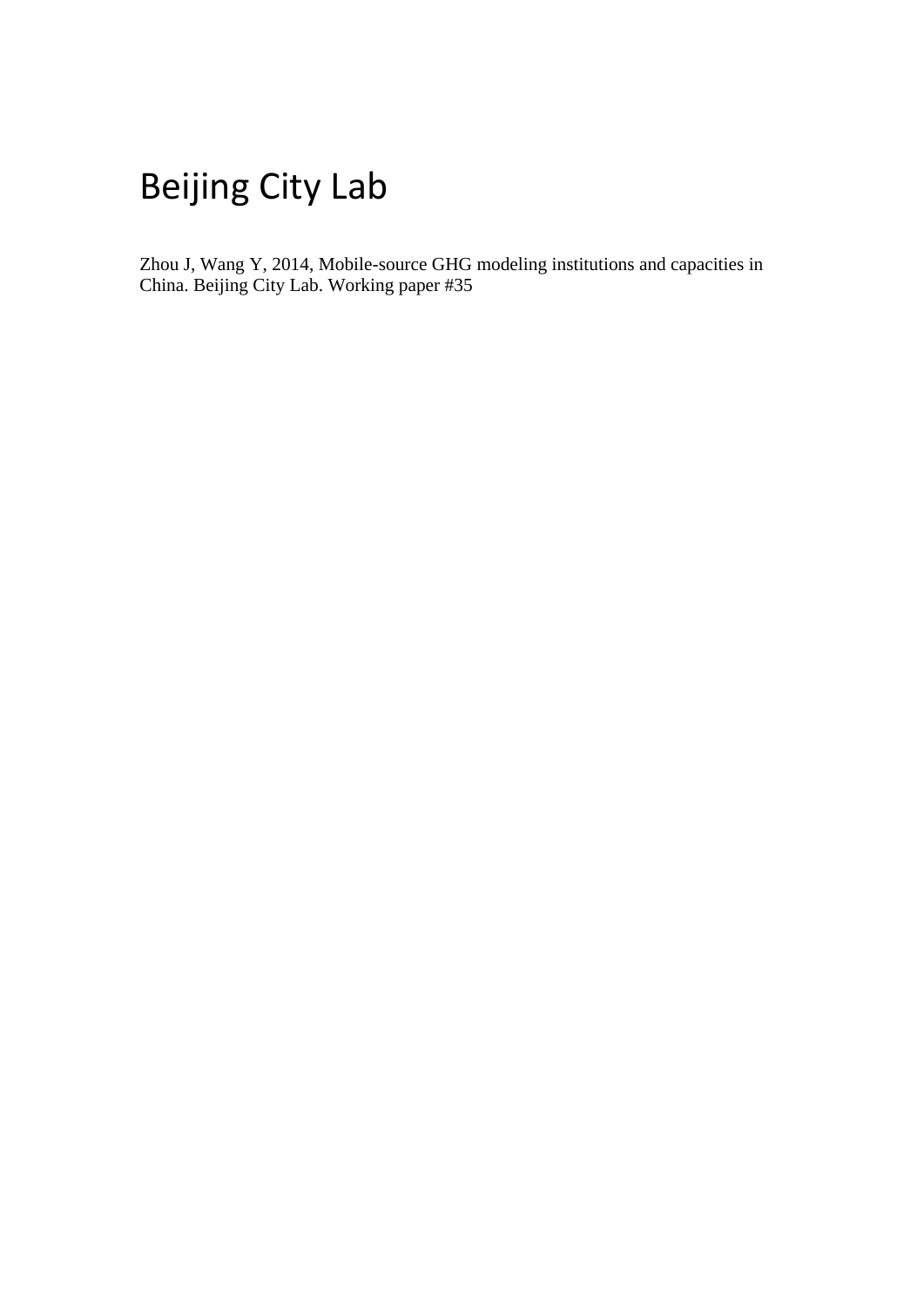# **Mobile-Source GHG Modeling Institutions and Capacities in China:**

Findings Based on Structured Interviews and On-line Surveys

Jiangping Zhou\* Assistant Professor College of Design Iowa State University Ames, IA, 50011 [zjp@iastate.edu](mailto:zjp@iastate.edu) Phone: 312-451-7936

and

Yin Wang Assistant Professor School of Public Economics and Administration Shanghai University of Finance and Economics Shanghai, China, 200433 [wangyinshufe2010@gmail.com](mailto:wangyinshufe2010@gmail.com) Phone: 86-21-3531-2574

\*Corresponding author.

\_\_\_\_\_\_\_\_\_\_\_\_\_\_\_\_\_\_\_\_\_\_\_\_\_\_\_\_\_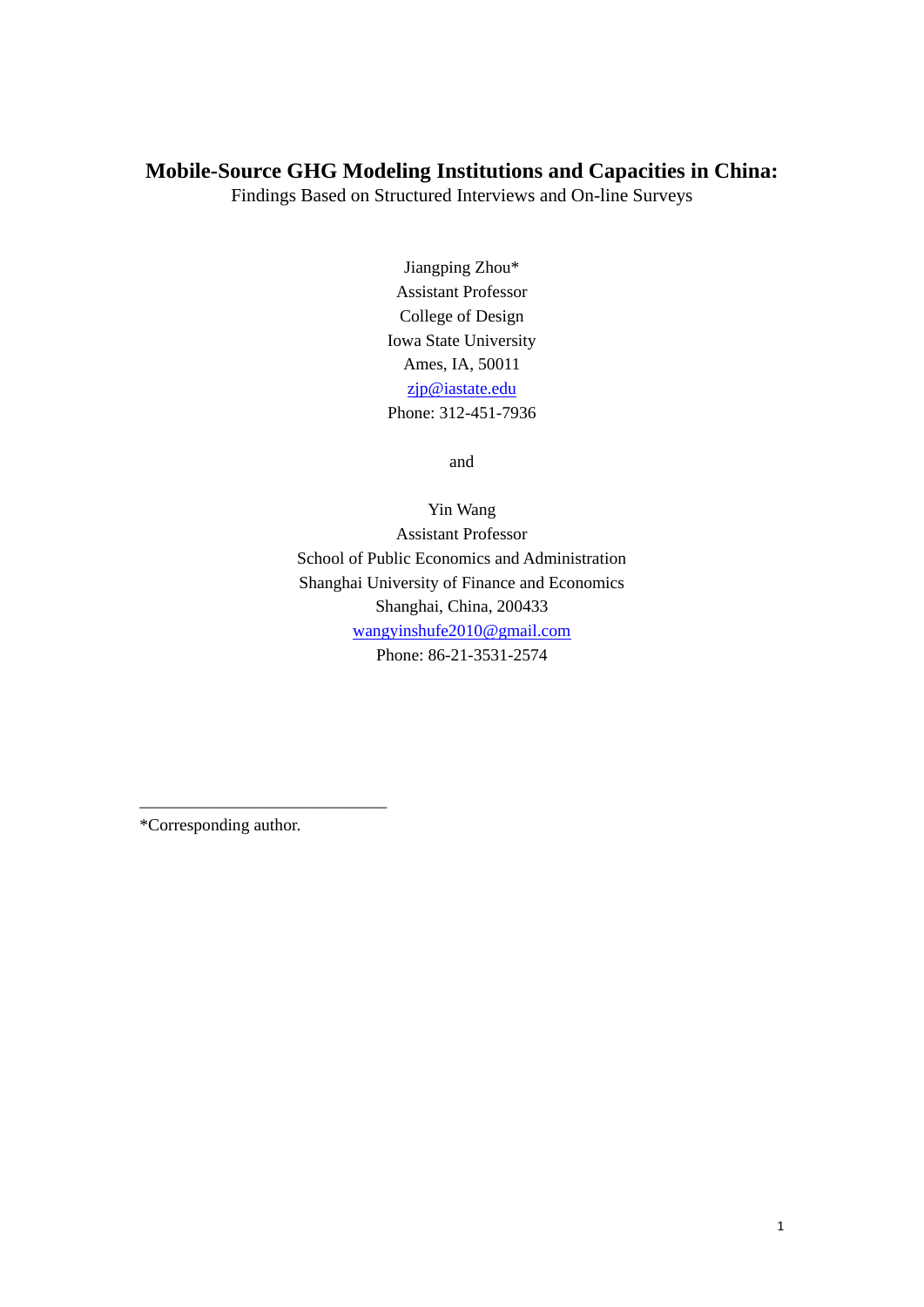#### **ABSTRACT**

This paper provides an overview of practices of mobile-source greenhouse gas (GHG) modeling in China and related data sharing issues, based on structured phone interviews and two on-line surveys conducted in 2011. This paper finds most cities have transportation-land use models but few have mobile-source GHG models. A group of entities housed in the government have the strongest GHG modeling capacities and dominate the relevant consulting market. Data hoarding of public entities is the biggest barrier for entities without government ties to compete in the market. The reasons for data hoarding are: the government's concerns over political implications of data release, a tradition of data hoarding and lack of confidence in reliability and accuracy of data.

#### **INTRODUCTION**

Many countries, regions and cities have taken a variety of initiatives in response to global climate changes (1). Greenhouse gas (GHG) modeling is an indispensable part of the initiatives, which estimates the anthropogenic GHG emissions of a place for a base year and forecasts the corresponding emissions for a future year assuming certain events would or would not happen. The transportation sector accounts for a notable portion of all anthropogenic GHG emissions. For instance, the sector produced about  $32\%$  of all  $CO<sub>2</sub>$  (a principal GHG) emissions emitted in 2009 in the US (2). Therefore, GHG modeling for the transportation sector, that is, mobile-source GHG modeling, plays an important role in overall GHG modeling. But given the fact that GHG modeling is an emerging topic to most transportation officials and modelers across countries, there is still much they can learn from one another: from data collection to model building, and from institutional changes that accommodate mobile-source GHG modeling to peer learning that helps modelers improve their modeling skills.

As the largest GHG emitter and the most populous developing country in the world, China is facing both challenges and opportunities in the area of mobile-source GHG modeling. On one hand, the first generation of conventional four-step travel demand or related transportation-land use models ("transportation models" for shorthand hereafter) in most cities are still being envisioned, established or calibrated. Many modelers or institutions are still improving their skills or capacities in this process. On the other hand, due to the above status, it is still feasible to integrate a mobile-source GHG model seamlessly into ongoing transportation modeling efforts. To turn feasibility into reality, however, many important tasks need to be undertaken. One of such tasks is to evaluate capacities of different entities and common challenges faced by them. Specifically, we need to answer questions such as:

- Which entities play a dominant role in mobile-source GHG modeling practices;
- What technical capacities these entities have;
- What data are available for these entities to do the GHG modeling;
- What efforts have been made to enhance the GHG modeling at these entities;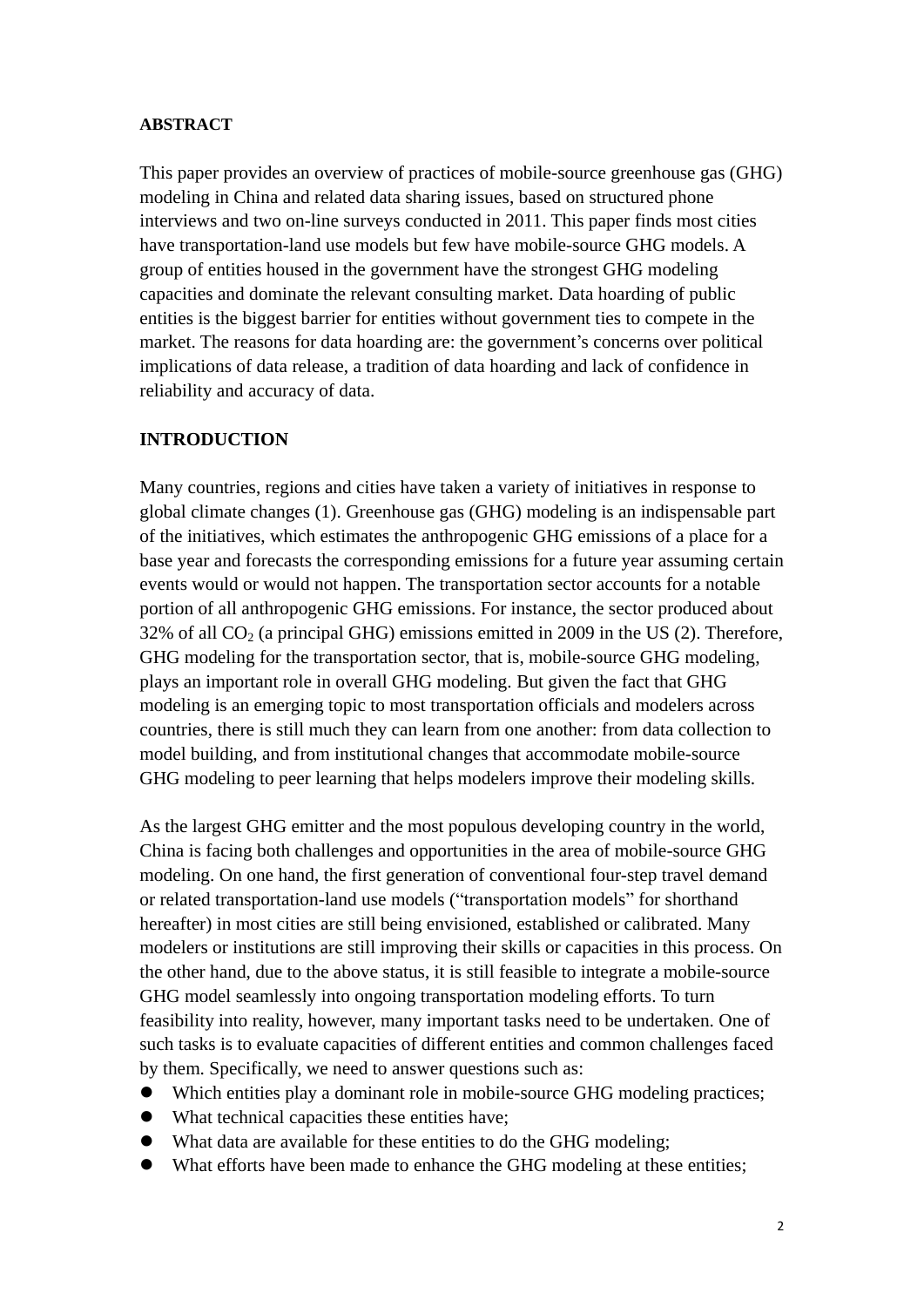What are the institutional, technical, policy and data gaps in or barriers for the GHG modeling.

This study/paper attempts to address the above questions by interviewing selected transportation officials, modelers and professors in China, and seeking and synthesizing answers from them. Furthermore, to explore data access and sharing issues posed by some interviewees, two surveys were conducted.

This paper is therefore of relevance to: (a) Persons who are interested in the transportation and mobile-source GHG models and related practices in China and beyond; (b) Persons who want to learn from China's experience so as to build better mobile-source GHG models and to enhance related institutions; (c) Persons who want to know more about data access issues when developing mobile-source GHG models in a developing country like China.

The reminder of this paper is organized as follows. Section 2(next section) reviews existing literature or projects in light of the above research questions. Section 3 introduces the interviews and surveys conducted in support of this paper. Section 4 summarizes answers to the above questions based on the interviews and surveys. Section 5 concludes and discusses future research.

#### **RELEVANT LITERATURE**

At the local or regional levels, China did not have its own officially recommended emission models, such as the MOBILE or MOVES in the US, for local mobile-source GHG modelers as of 2009 (3). But foreign models and emission factors from these models have been borrowed by the academia to estimate mobile-source emissions in leading Chinese cities such as Beijing and Shanghai (4-7). Given the differences in average road conditions, engine efficiency, travel behaviors and climate between China and foreign countries where the borrowed models were developed, mobile-source GHG emission estimates for Chinese cities based on foreign models do not have the level of accuracy that modelers would like to have (3,8). For the professionals, they were still calibrating their respective transportation models in which mobile-source emissions were rarely considered, no matter in Beijing, the capital of China, or in Kunming, a provincial capital in Western China, a less developed area in the country (9-15).

Recently, the academia have proposed and started developing mobile-source emission models with reference to foreign models (3, 7). At the national level, led by Chinese Academy of Social Sciences, an interdisciplinary and cross-entity team has also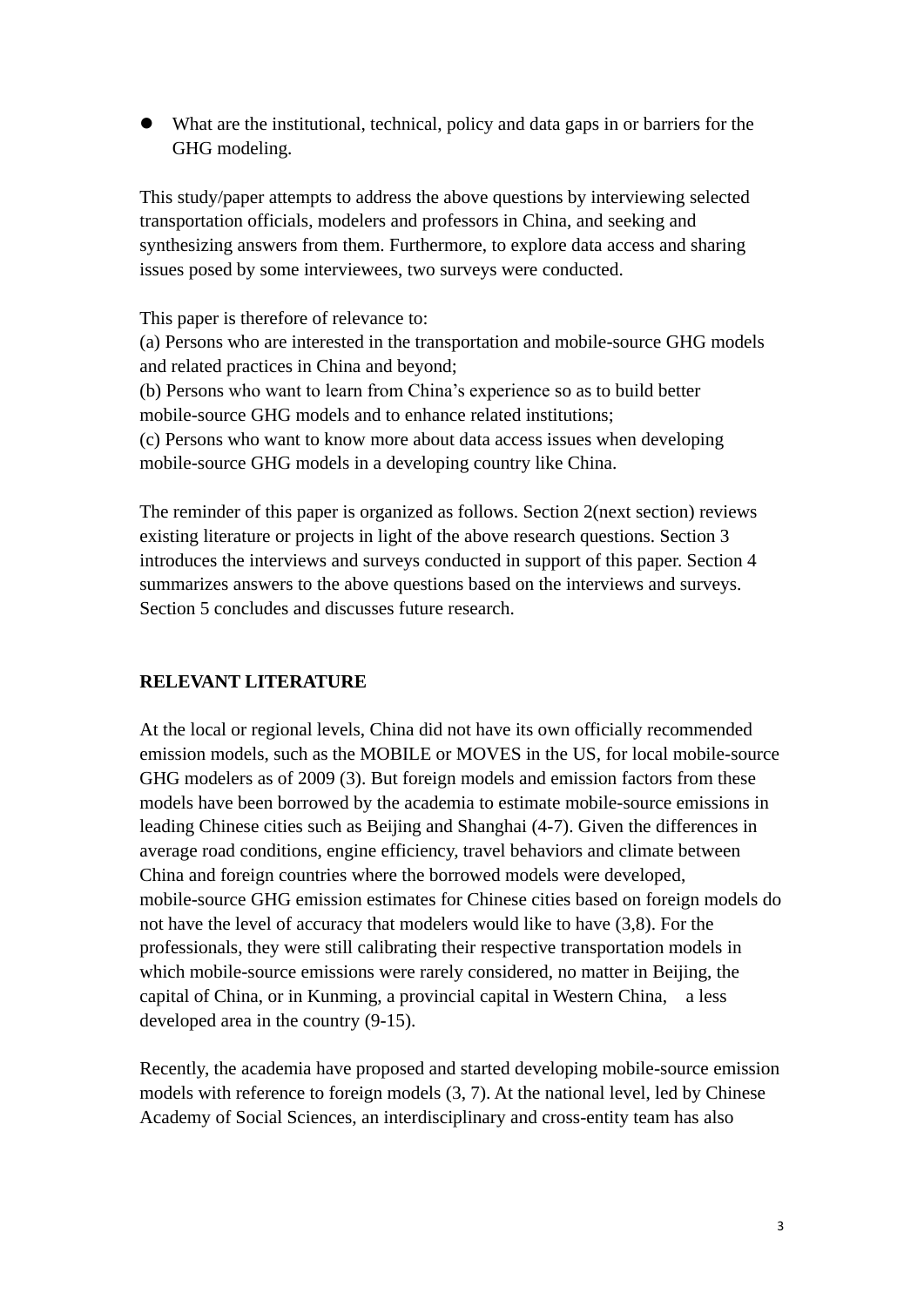started developing GHG inventory at the urban level in China since  $2011<sup>1</sup>$ . Given the divide between academic/basic research and public policy making, however, it remains to be seen how these newly developed models by the academia would affect mobile-source GHG modeling practices in Chinese cities.

At the national level, several individual scholars have quantified how mobile-source GHG emissions in China could be reduced under different scenarios, for instance, with increased use of alternative fuels, improved vehicle technologies or introduction of bus rapid systems (16). From the perspective of energy consumption and conservation, several other scholars have indirectly estimated mobile-source GHG emissions of China in 2030 should the country adopt stricter fuel economy standards, promote wider use of alternative-fuel vehicles, improve supply of clean fuel and/or attract more people to public transit (17). The scholars predicted that China's fuel consumption in 2030 could remain at the level of 2005 if the multiple actions mentioned above are taken, even if China's vehicle fleet size might grow to 400 million by then (17). Very recently, Young Crane Consulting (YCC) (18) completed an independent study of annual transportation emission inventory for China and the country's 17 cities in 2011. YCC adopted United Nations Intergovernmental Panel on Climate Change (IPCC) "2006 IPCC Guidelines for National Greenhouse Gas Inventories" as a basic methodology for all national-level or city-level cases. YCC also provided a brief analysis of current data and statistics system problems. Two identified problems were that (a) fuel economy data of private or governmental vehicles were not available in most cases; and that (b) actual fuel consumption data were not kept track of by any authority. These problems posed great challenges for YCC's estimations, which relied heavily on fuel economy and fuel consumption data.

Outside China, there have been many more mobile-source GHG models and tools developed, some of which have been used by Chinese researchers, as highlighted above. Some high-profile governmental agencies have summarized these models and tools, particularly the ones that can be used by their subordinates or local counterparts. US Department of Transportation, for instance, has a webpage containing introduction to 22 mobile-source GHG models and tools which can be used by entities in the  $US^2$ . There are also more documents issued or endorsed by the governmental agencies to guide entities to quantify and to reduce transportation pollution and emissions, including GHG emissions. US Environmental Protection Agency listed 34 documents on its website as the topic-specific guidelines for entities to quantify their programs which aimed at reducing transportation-related air pollution and emissions<sup>3</sup>.

-

<sup>&</sup>lt;sup>1</sup> More information about the progress of this team's work is at: [http://iue.cass.cn/.](http://iue.cass.cn/)

 $2^2$  For full list of these tools and models, please visit:

[http://climate.dot.gov/methodologies/models-tools.html.](http://climate.dot.gov/methodologies/models-tools.html)

<sup>&</sup>lt;sup>3</sup> For more information, please visit: [http://www.epa.gov/otaq/stateresources/policy/pag\\_transp.htm.](http://www.epa.gov/otaq/stateresources/policy/pag_transp.htm)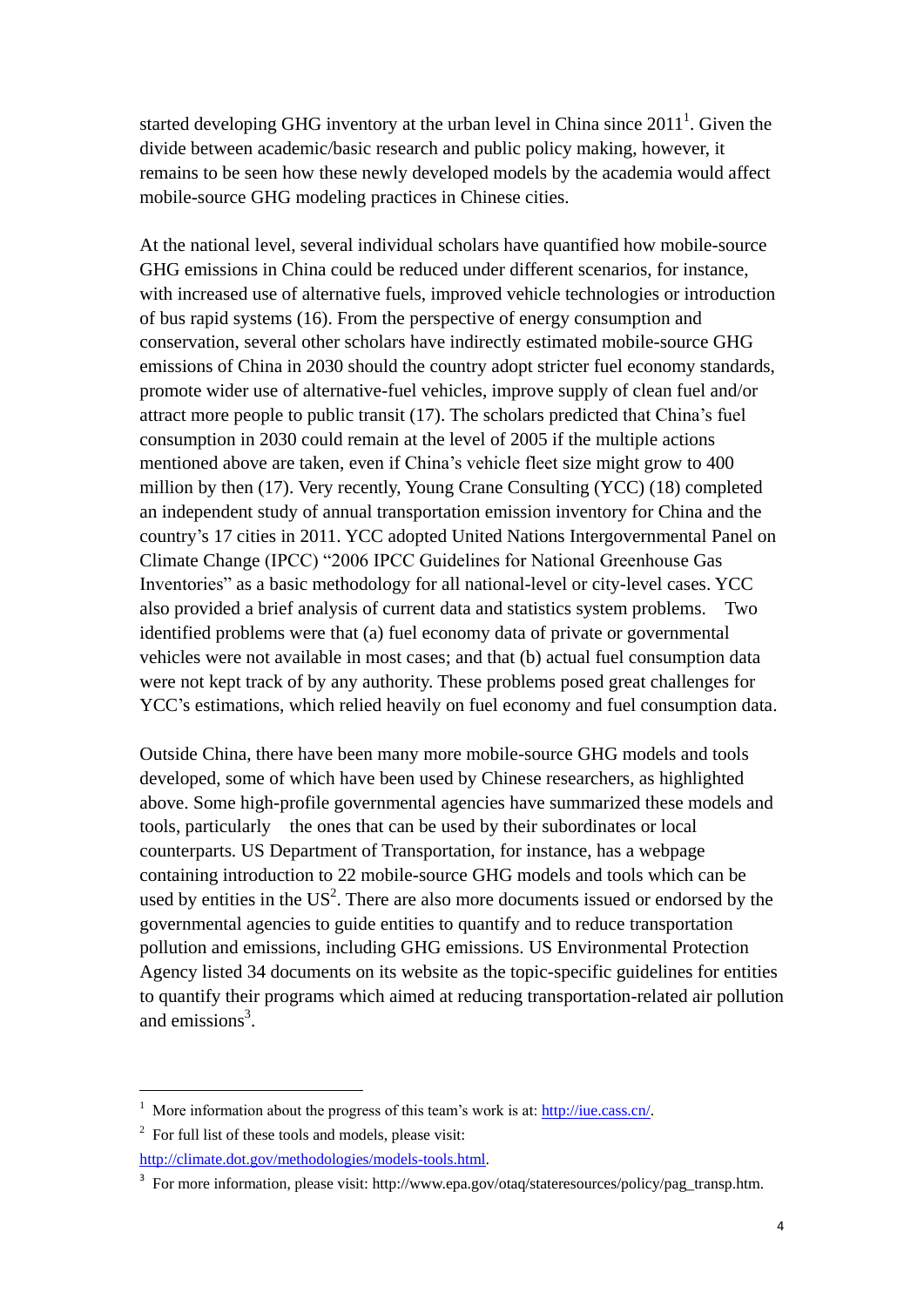The above survey of existing literature by no means is exhaustive. But it covers a decent amount of representative literature or project information on the research topic which the authors (a) synthesized from information provided by the interviewed local experts and (b) found through two leading academic literature search engines in the Chinese and English worlds, CNKI and Web of Science, respectively.

As a whole, the survey indicates that:

(a) Scholars have studied the technical details about the mobile-source GHG modeling in China;

(b) Scholars have modeled the effects of various possible actions on China's future mobile-source GHG emissions;

(c) Little has been done on the questions proposed in this paper regarding the identity of mobile-source GHG modeling entities, their technical capacities, the institutional and policy arrangements within these organizations, and their data access for mobile-source GHG modeling. Therefore, this study would somewhat fill the void in existing literature.

#### **INTERVIEWS AND SURVEYS**

#### **Overview of the Interviews and Surveys**

To answer the research questions posed above, a series of structured phone interviews were scheduled and conducted from May 2011 to June 2011. To avoid potential biases in answers obtained from the interviews, the interviewees were deliberately selected to ensure that they well represented those who directly worked on transportation and mobile-source GHG models in China. The three criteria used to guide the interviewee selection were: **First,** recruiting at least two interviewees who developed or supervised the development of transportation and mobile-source GHG models for Beijing, Shanghai and/or Guangzhou, the only three *Class I* cities of national significance designated by the Chinese Central Government; **Second,** identifying interviewees from China Academy of Urban Planning and Design (CAUPD), which has always been the most prestigious national consulting organization in the fields of urban/transportation planning/modeling in China; **Third,** including interviewees who have used or developed transportation and mobile-source GHG models from a variety of entities: universities, CAUPD's provincial counterparts, private consulting firms and international NGOs.

Based on intensive outreach and referral efforts, a series of interviews were successfully conducted with the following people:

- (a) Three officials who administrated transportation models in Beijing, Shanghai and Guangzhou;
- (b) Five transportation planners/modelers from CAUPD;
- (c) Three transportation modelers who were directly involved in developing, calibrating and maintaining transportation models in Beijing, Shanghai and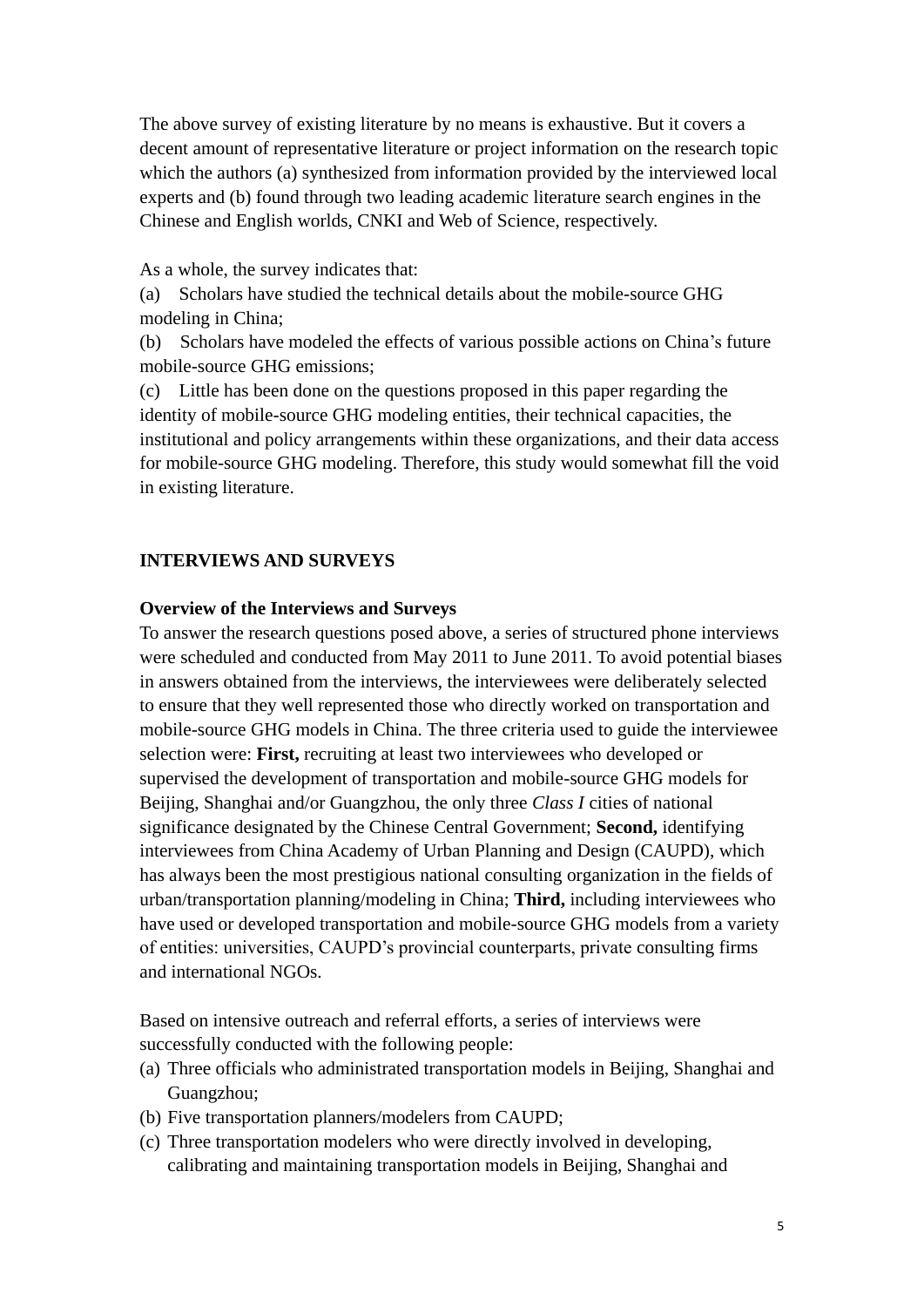Guangzhou;

-

- (d) One professor and two graduate students from Tsinghua University, and another professor and two of his/her graduate students from Beijing Jiaotong University  $(BJU)$ ::
- (e) Four transportation planners/modelers from Jiangsu Institute of Urban Planning and Design<sup>4</sup>, who have not only used or developed transportation models for medium- or small-sized cities but also knew related research well in the Chinese context;
- (f) One transportation modeler from ATKINS China Ltd., one of the largest private urban/transportation planning consulting firms in China;
- (g) Three transportation modelers/planners from an international NGO's China Office, which had a mission to promote sustainable transportation in China. They were involved in developing a neighborhood-level mobile-source GHG model.

Each interviewee was asked the same set of bulleted-list questions shown above. They were also welcomed to recommend any good references if they thought their answers were incomplete or not detailed enough, which greatly helped the literature review above. To address confidentiality concerns and to encourage free talks, the interviewees were guaranteed that their name and contact information would not be released to third parties without their authorization.

Based on the interview notes, the authors identified an important problem that government agencies tended to hoard urban/transportation planning data they had collected. Consequently, a supplementary short on-line survey ("S-Survey" for shorthand herein) was sent to 2,000 persons, who had a micro-blog account with [www.china-up.com,](http://www.china-up.com/) from October 05, 2011 to October 21, 2011. The website was one of the most popular websites for Chinese urban/transportation planners. It was operated and financed by CAUPD on behalf of Ministry of Housing, Urban and Rural Development (MoHURD) of China. MoHURD supervises urban and transportation planning affairs in China at the national level. Most existing users of the website anonymously registered for themselves and so we did not know exactly who they were. But we did know that they were at least interested in urban and regional planning issues in China.

S-Survey's purpose was to investigate the potential causes of the data-sharing problem and possible institutional or procedural changes that might help solve it. Discussions of the data-sharing problem in Section 4 were based on the responses to this survey as well as relevant existing literature. This survey was a multi-choice question and had seven choices. Details of the survey were offered in the appendix of this manuscript.

<sup>4</sup> This institute can be viewed as the CAUPD of Jiangsu Province, one the most developed and populous provinces in China.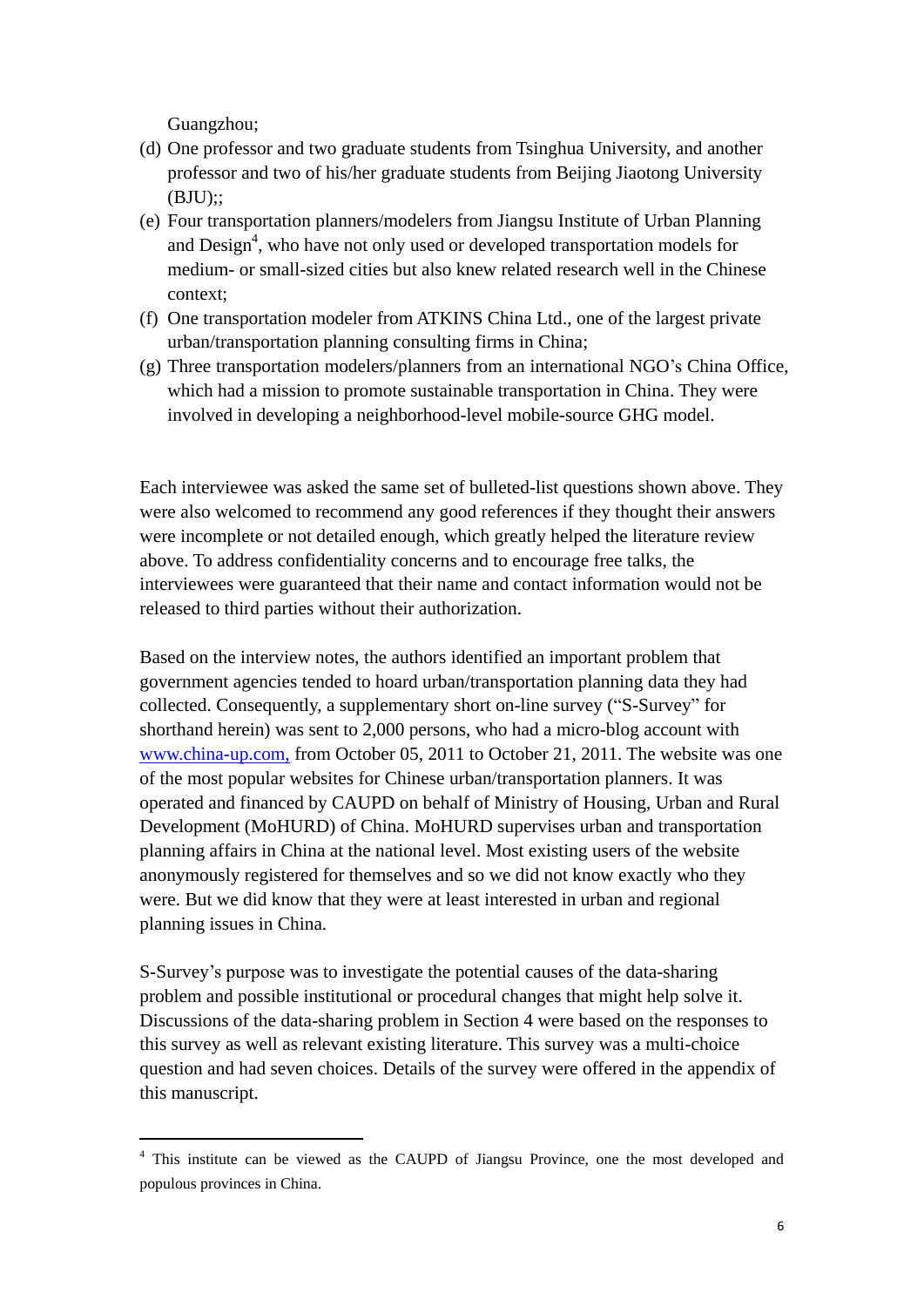S-survey produced 105 valid responses. The response rate was about 5%. It was low but we were still somewhat satisfied because (a) the survey was sent from an individual that most users of the website had nerve met; (b) the survey was voluntary and offered no incentives of any kind; (c) not all users of the website have regular access to Internet services; (d) most transportation/urban planning professionals were simply too busy with projects to pay attention to the survey.

Of all the 105 respondents, 17 were willing to reveal their employer's status and 59 were willing to share their employment or university location. It was not surprising that so few respondents were willing to reveal their employer status as (a) we made this relevant question optional; (b) it has been a tradition that people working in public or semi-public entities in China are cautious about revealing their employer status. They are afraid that their individual opinions might be regarded as those of their employer, the government. They are also concerned that some from the media would find fault with them no matter what they say.

Anyway, by employer status these 17 respondents were identified as:

- 1. Private planning consultants (n=2);
- 2. Urban planning professors or students (n=5);
- 3. Planners working for NGOs (n=3);
- 4. Planners working for the public sector (n=7).

Assuming that the 17 respondents well represented the unknown universe, it means government officials were not included. Thus, the answers based on the responses might be "biased" since they better represent those who need data from the government rather than those who are with the government.

Of the 53 domestic respondents releasing their employment/university location, 38 (72%) were from Beijing, Shanghai and Guangzhou (See Figure 1 for breakdown by employment location). Thus, these cities tended to be overrepresented in the responses. But there is probably no need for alarm as these cities had the most active urban/transportation planners/modelers and led in transportation modeling capacities in China. Most of these professionals also worked on various projects and were familiar with data-sharing situations in cities across China. Taking CAUPD professionals as an example, most of them were employed in Beijing but worked on projects in cities across China. Interestingly, six respondents were from outside China. This partially indicates that people abroad cared about data sharing issues in China as well.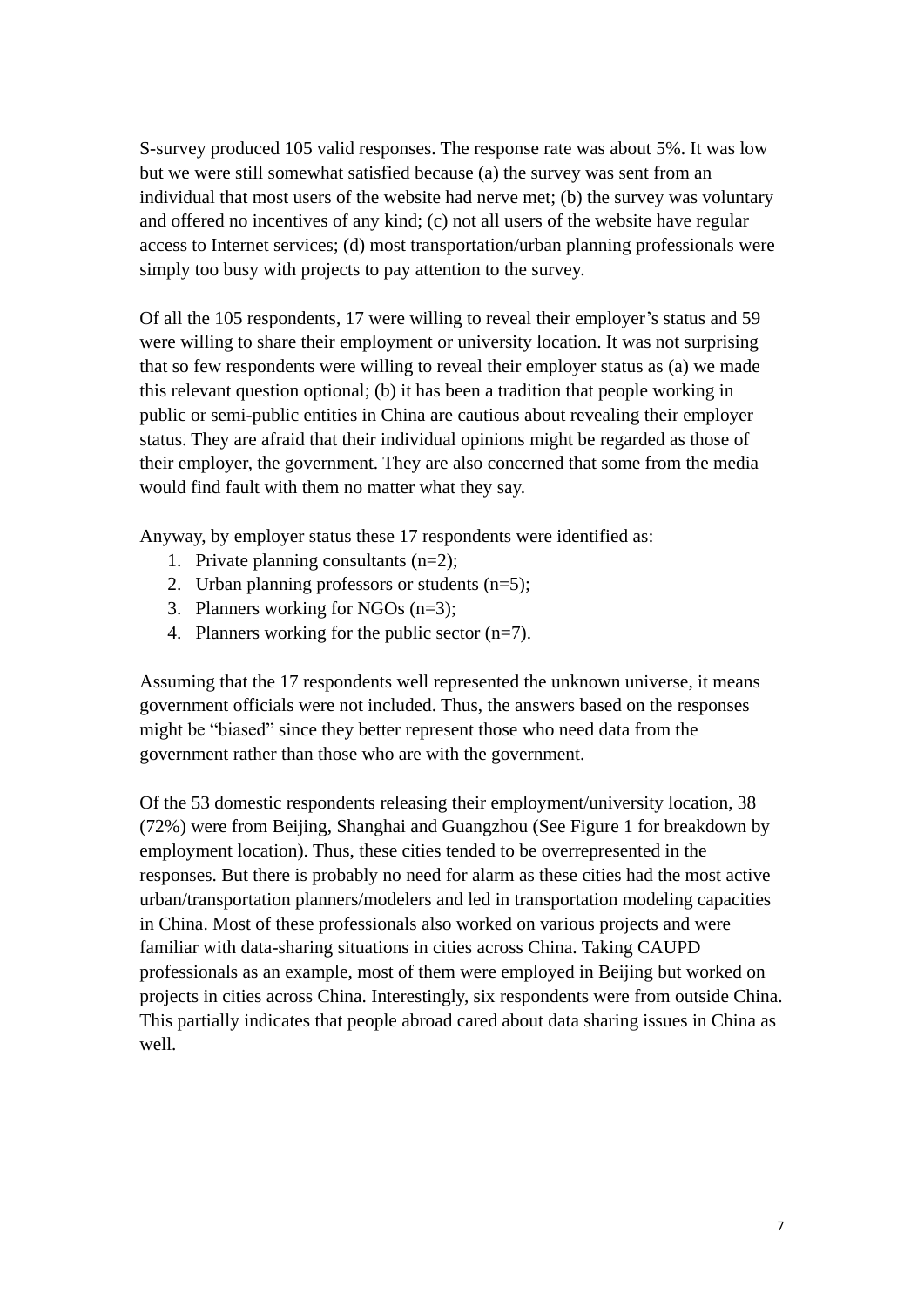

Figure 1: Survey Responses by Employment Location (N=53)

## **INTERVIEW/SURVEY FINDINGS**

#### **Which entities are responsible and/or capable?**

All interviewees indicated that transportation models had been receiving increased attention in the public domain in recent years in China. All cities were mandated by the Urban and Rural Planning Law of China to update and revise their city-level master or transportation plans regularly. The Chinese Central Government, via the National Reform and Development Committee (NDRC), had started working on provincial-level GHG emission inventory too. In large cities there was often one semi-governmental or pure governmental entity called "Transportation Research Center (TRC)" or "Transportation Planning Institute (TPI)" fully responsible for maintaining, developing and/or calibrating local transportation models, which may contain a mobile-source GHG component. There had also been cases where NDRC's local counterparts led an inter-agency team focusing on urban-level GHG emission inventory, in which mobile-source GHG emissions could be an important component. But few interviewees were involved in this area.

It was the quantity and quality (capability) of modelers of the TRC of TPI in a city that determined whether the city had a mobile-source GHG model and how solid this model was. The quantity and quality of modelers depended on the city's economic situations and local political leaders' willingness to support relevant efforts. In populous cities such as Beijing, Shanghai, Guangzhou, Shenzhen and Wuhan, their TRC or TPI could have as many as 50 employees, most of whom were well-trained transportation modelers and can establish sophisticated transportation models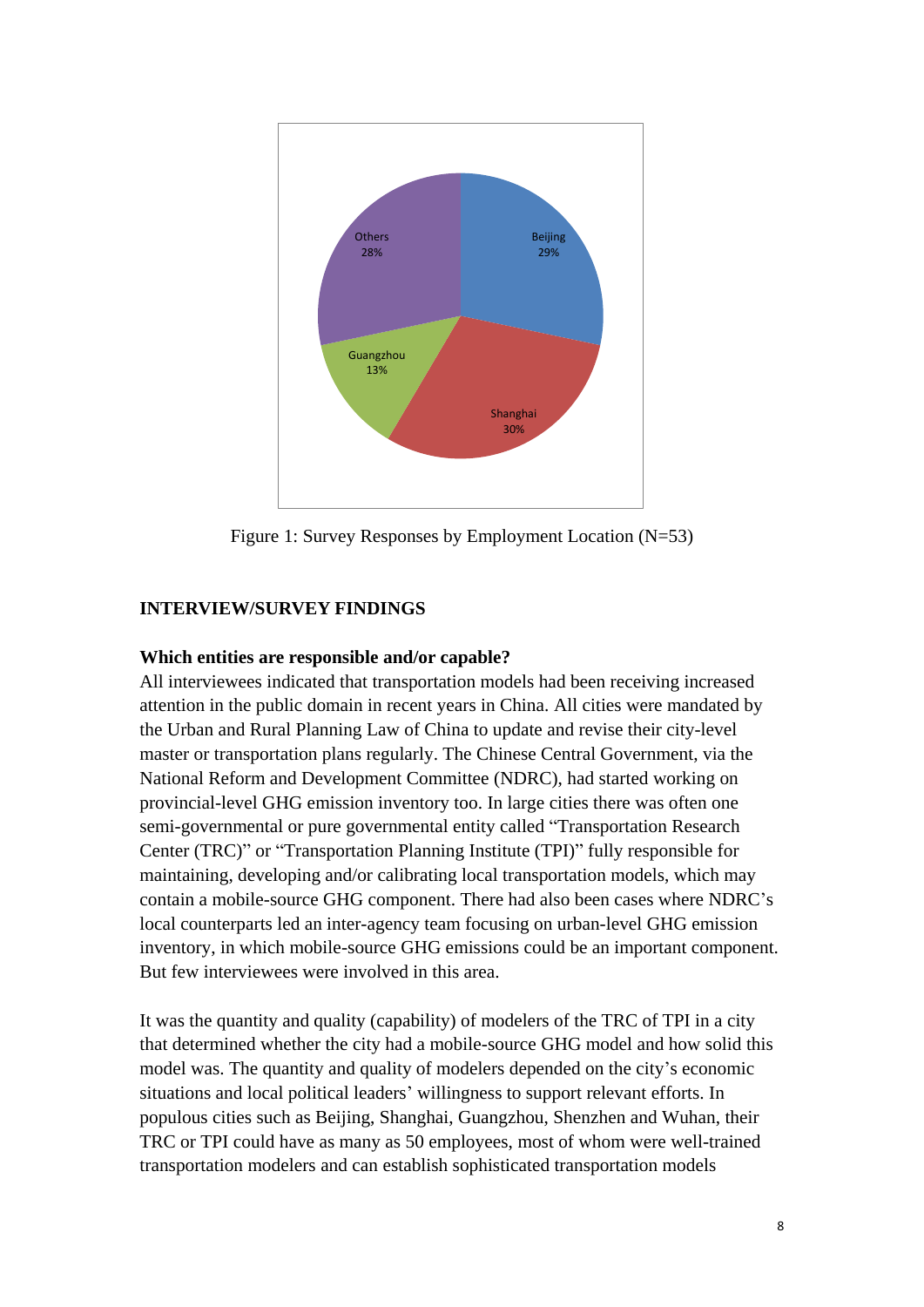(including mobile-source GHG models) in house.

For cities with a smaller population, there was usually no TRC or TPI. External entities such as CAUPD and its provincial-level counterparts developed transportation and mobile-source GHG models for them. To summarize, Figure 2 visualizes the above consultant, model/plan and client relationship and related market segmentation described by the interviewees.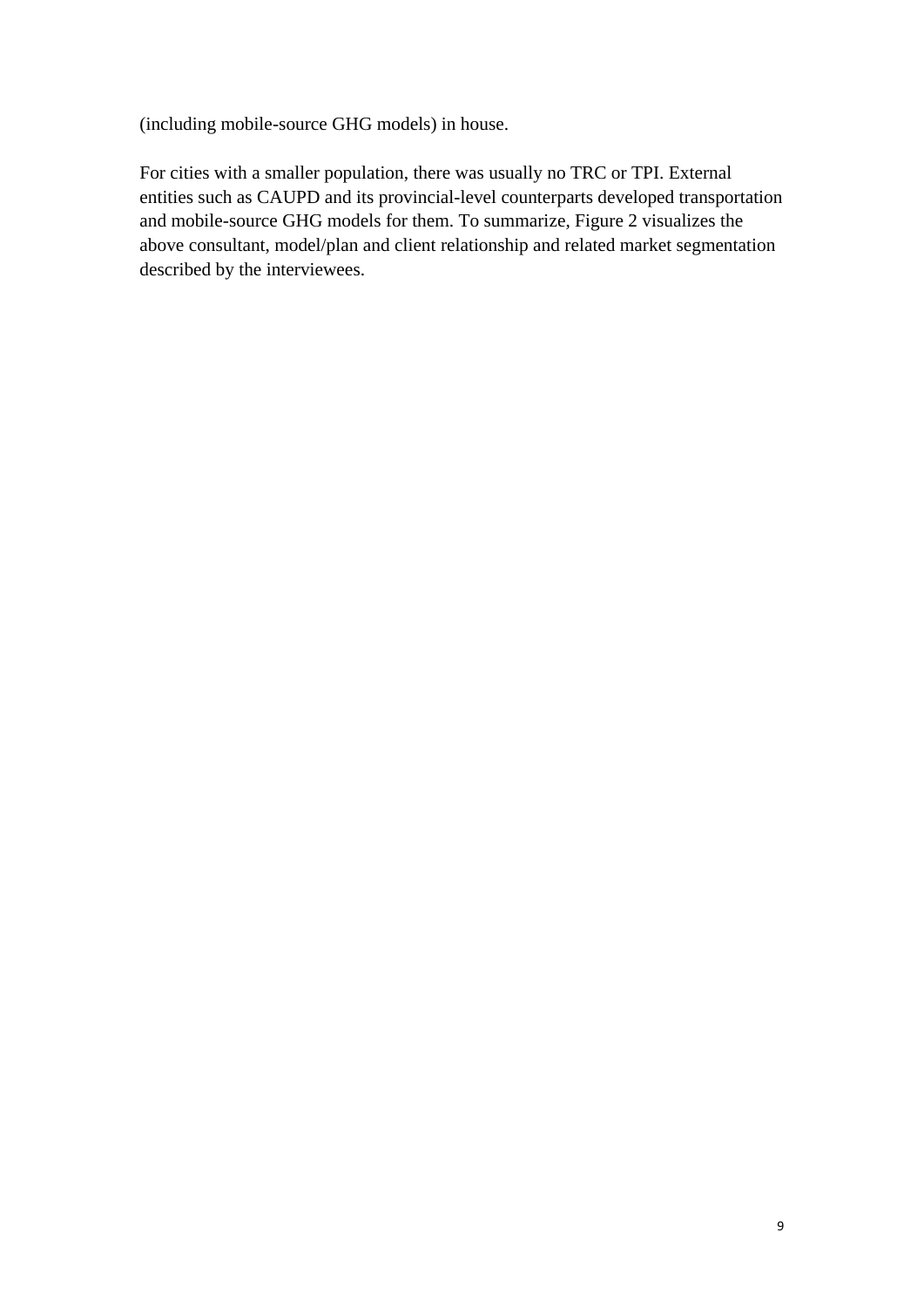

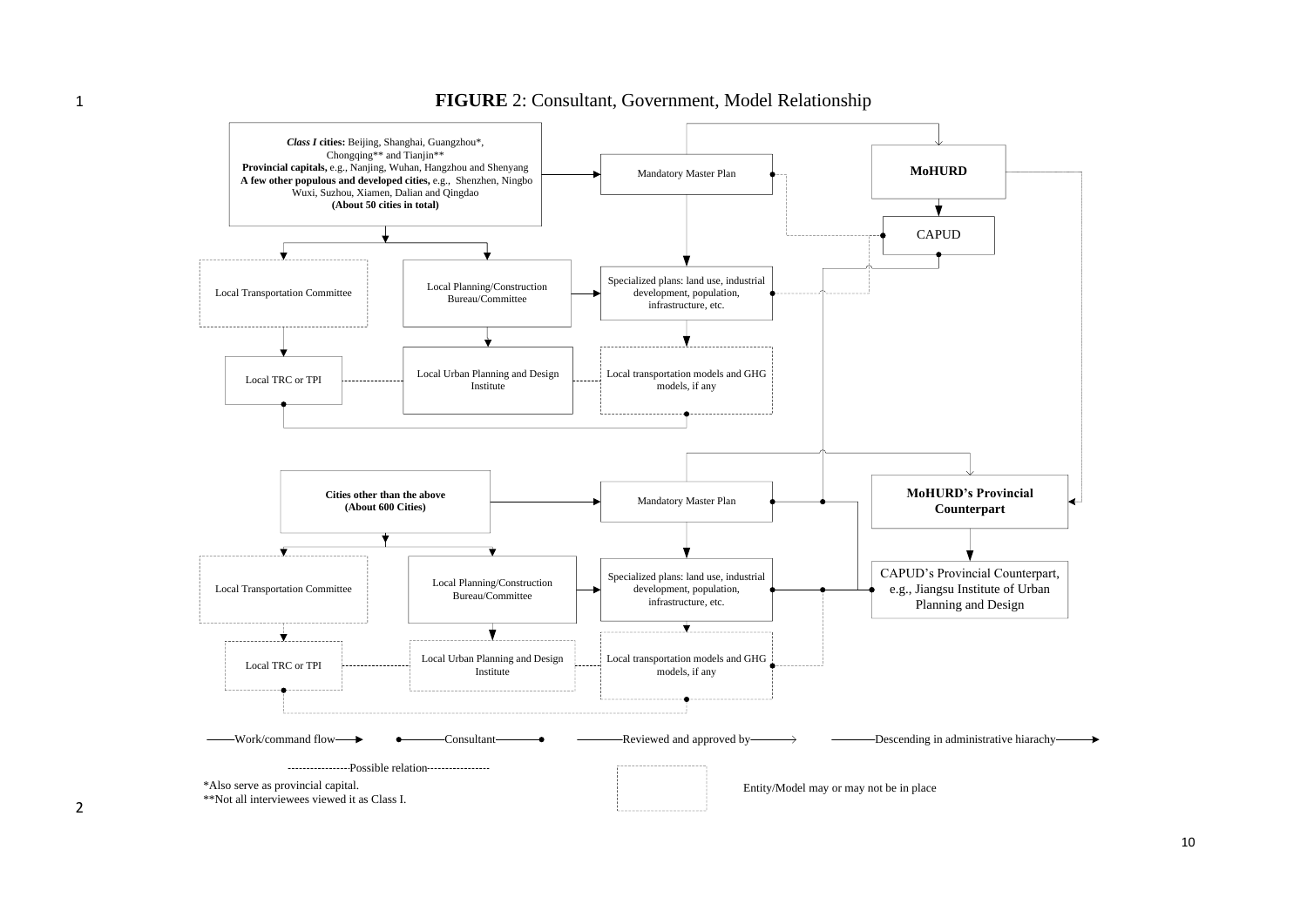Most interviewees regarded CAPUD as the most prestigious and strongest institution in China which has developed transportation models for cities across China. As of when the interviews were conducted, CAUPD had as many as 700 active planners, of whom about 100 were transportation planners or modelers, making CAUPD the largest of its kind in China with the most transportation planners or modelers. Most CAUPD planners or modelers held degrees from top planning/engineering programs at home or aboard. They also had to pass rigorous entrance exams and probation to secure a continuous position at CAUPD. Given the overall credentials of their colleagues, it was also extremely challenging for any CAUPD planner or modeler to get promoted or recognized within CAUPD. Once they did, however, they would always be recognized nationwide in their respective fields. A few top experts or officials at CAUPD had become members of National Academy of Engineering and/or National Academy of Sciences, the two most prestigious associations of academics and professionals in engineering and sciences in China.

Several interviewees indicated that CAPUD had achieved a prestigious and somewhat monopoly position largely because of three facts:

(a) Top-down planning and policy-making were still dominant in China. CAUPD is housed in and administrated by MoHURD.

(b) Master plans of important cities designated by the Chinese Central Government must be reviewed and approved by the State Council of China. MoHURD officials in general and CAUPD experts in particular play an important role in this review and approval process.

(c) CAUPD helps MoHURD with it policy analysis, plan review, standard/code development and even financing. This greatly increases visibility and credibility of CAUPD experts among top MoHURD officials, who could directly influence the fate of the above master plans.

Provincial-level Institute of Urban Planning and Design (IUPD), that is, "CAUPD" within a province, usually only developed transportation models for cities within the provincial territories. For instance, Jiangsu IUPD in most cases only developed transportation models for cities without a dedicated transportation entity such as a TPI or TRC in Jiangsu Province. There were exceptions. Several municipal-level TPIs, for instance Shenzhen TRC and Nanjing TPI, Ltd., were technically strong and enjoyed a very good professional reputation. They sometimes competed nationwide with CAUPD or provincial-level IUPDs for transportation modeling projects in cities without a TRC or TPI.

Provincial governments were responsible for reviewing and approving master plans of 600 cities listed in the lower left in Figure 2. Similar to what happened at the national level, MoHURD's provincial-level counterparts played a central role in this review and approval process. The relationship between a provincial "MoHURD" and IUPD was comparable to MoHURD and CAUPD. This gave IUPDs invisible but valuable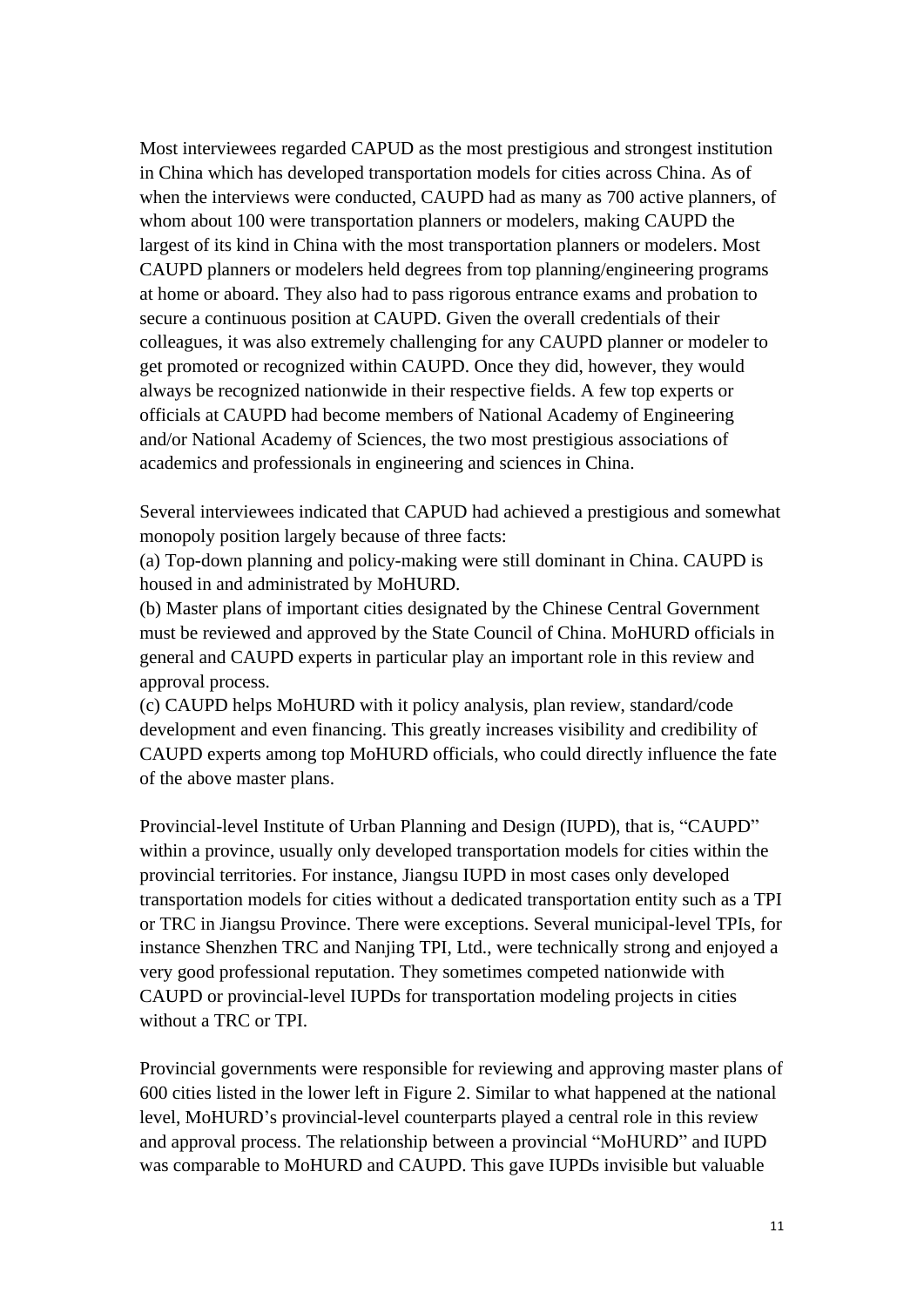market advantages especially when cities wanted to expedite the top-down mandatory master plan review and approval processes.

In theory, any private planning and modeling firms with a *Class I Qualification* ("甲  $\mathscr{L}$ ) urban planning license issued by MoHURD and a regular business license can develop transportation models and mobile-source GHG models of any kind in Mainland China. But most of them cannot compete with CAUPD or IUPDs, due to the latter's governmental origin and connections mentioned above. The latter did, sometimes, hire private firms to complete some mobile-source GHG models. CAUPD, for instance, hired a firm to help with its Guiyang Comprehensive Transportation Improvement Plan project, which contains a mobile-source GHG model task. ARUP, a private firm, assisted Jiangsu IUPD in 2010 with its project which forecasted mobile-source GHG emissions of Jiangsu Province in 2020. As subcontractors, understandably, private firms only played a secondary role.

#### **What technical capacities these entities have**

CAUPD, TRCs or TPIs in the 60 or so large cities highlighted in Figure 2 had the strongest technical capacities. These entities were all able to develop a transportation model for a large city from scratch. A mobile-source GHG model at the city level was not a norm yet, as GHG emission inventory at the city level was still not required by any domestic laws. But interviewees from Beijing, Shanghai and Guangzhou all indicated that they were either planning to develop mobile-source GHG models or already had something primitive in place.

In Beijing, future household travel surveys would include contents such as age and class of vehicles, which could be used for mobile-source GHG models. As of when the interviews were conducted, there were no specific mobile-source GHG modeling efforts at Beijing TRC. In Shanghai, Shanghai Environmental Protection Bureau (SEPB) had a local mobile-source emission model. According to the interviewee from Shanghai Transportation Planning Institute (Shanghai TPI), SEPB used an adapted MOBILE and output of Shanghai TPI's local transportation models to estimate Shanghai's mobile-source emissions. Guangzhou TPI did not perform any mobile-source emission analysis unless mandated by local government occasionally. If this was the case Guangzhou TPI would simply develop an ad-hoc mobile-source emission model to get by. There, no systematic efforts had been made to develop an in-house mobile-source emission model.

Usually, each TRC or TPI in the 60 or so large cities highlighted in Figure 2 had 20 to 50 modelers. These modelers were usually well trained as most of them hold their degrees from famous transportation programs across China. In recent years, an increased percentage of the modelers received some education and/or training abroad. Taking BTRC as an example, there were 50 modelers/researchers as of May 2011. Among them, 15 held a PhD degree from home or abroad and 10 had a foreign master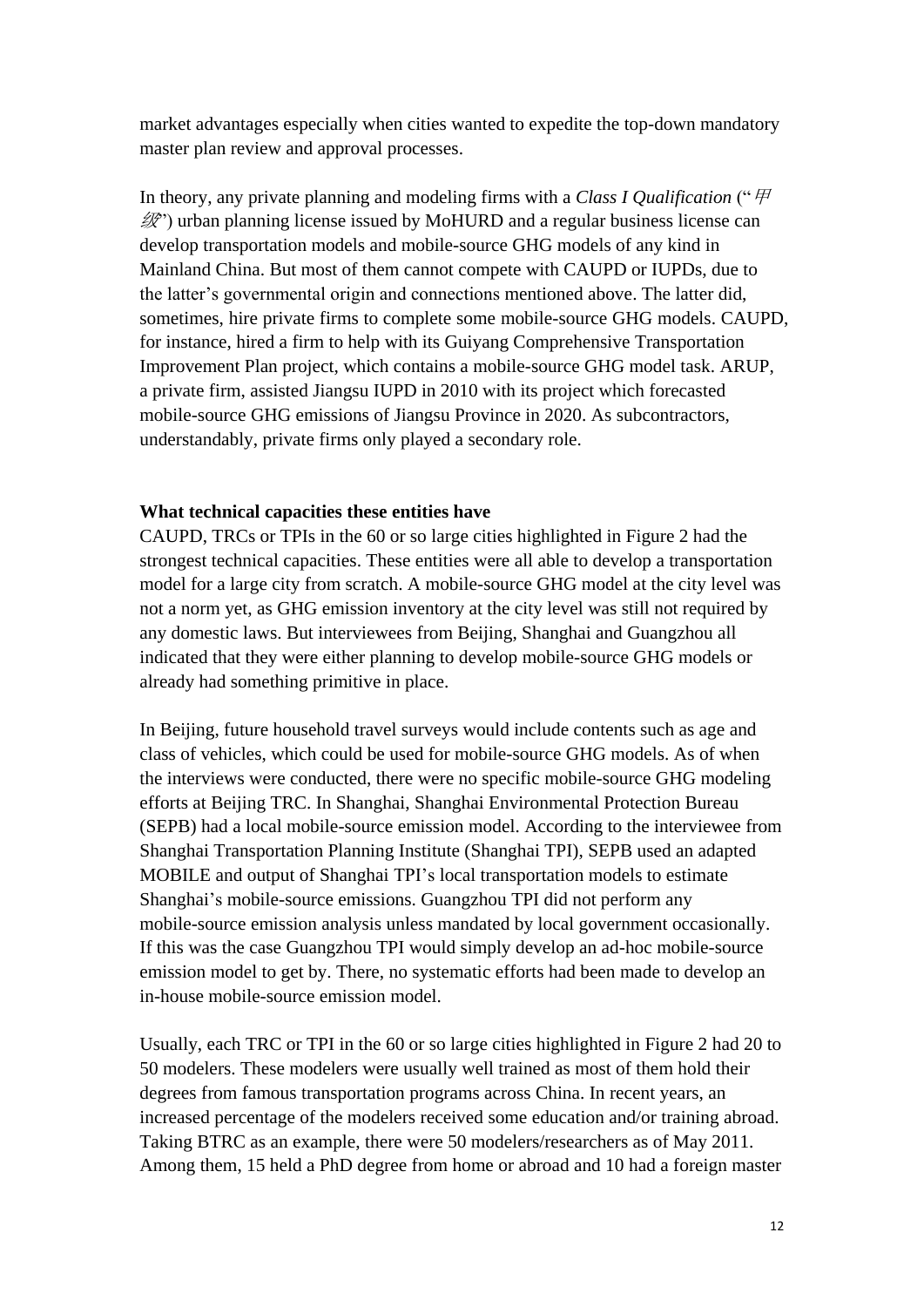degree. Many modelers thus have been exposed to popular transportation models (including mobile-source GHG models) and software packages such as Cube, VISUM, VISSIM and TransCAD. In addition, foreign transportation modelers were frequently invited to TRCs or TPIs in China for peer learning purposes. BTRC, for instance, welcomed at least a foreign modeler or a modeler delegation every other month. Such exchanges had greatly expanded the network of and increased technical capacities of local modelers.

#### **What data are available for mobile-source GHG modeling**

In China, regular surveys had been conducted to support traffic model development and calibration, especially in large cities. Beijing, for instance, had conducted five waves of household travel surveys since 1986. In the past twenty years or so, BTRC or its predecessors were in charge of the above surveys. These surveys and other data provided by sister government entities, for example land use data, had provided local transportation modelers with sufficient data to establish and calibrate city-level transportation models (see Table 1 for more details). But most of the input data for the models were not even shared internally among government agencies. For instance, usually a TRC or a TPI was responsible for household travel surveys, and they often thought that they paid for and therefore "owned" most if not all the relevant survey data. They thus rarely shared the data with any other entities or individuals, particularly those outside the government. There were also no regulations or laws regarding how to share the above data.

Existing government information sharing mandates by the State Council of China were general regulations and contained no specific provisions about sharing urban/transportation planning data. Government entities can send a formal data request to the TRC or TPI in their city for the household travel survey data. Such a request would be satisfied if it is endorsed by a high-ranking official of the city, say, the mayor or the Chinese Communist Party Secretary of the city. In other occasions, the TRC or TPI would have the discretion as to how to handle the request. Data requests from entities or individuals outside the government unfortunately were subject to such discretionary handling. One interviewee from Guangzhou joked that if an individual really wanted to get data from government entities in China, she or he would better have friends or relatives working for the right entities in the government system or have the approval from officials who directly supervised the entities that collect and own the data. Underlying this joke, there was still some truth: personal connections and orders from the right officials in charge might allow one access to transportation modeling data in China.

Mobile-source GHG emissions had only received attention recently in China. Thus, most entities were still envisioning rather than developing a relevant model. Luckily, modelers working at entities such as BTRC would get most data or information they need to develop any models. But again, whether such data or information collected for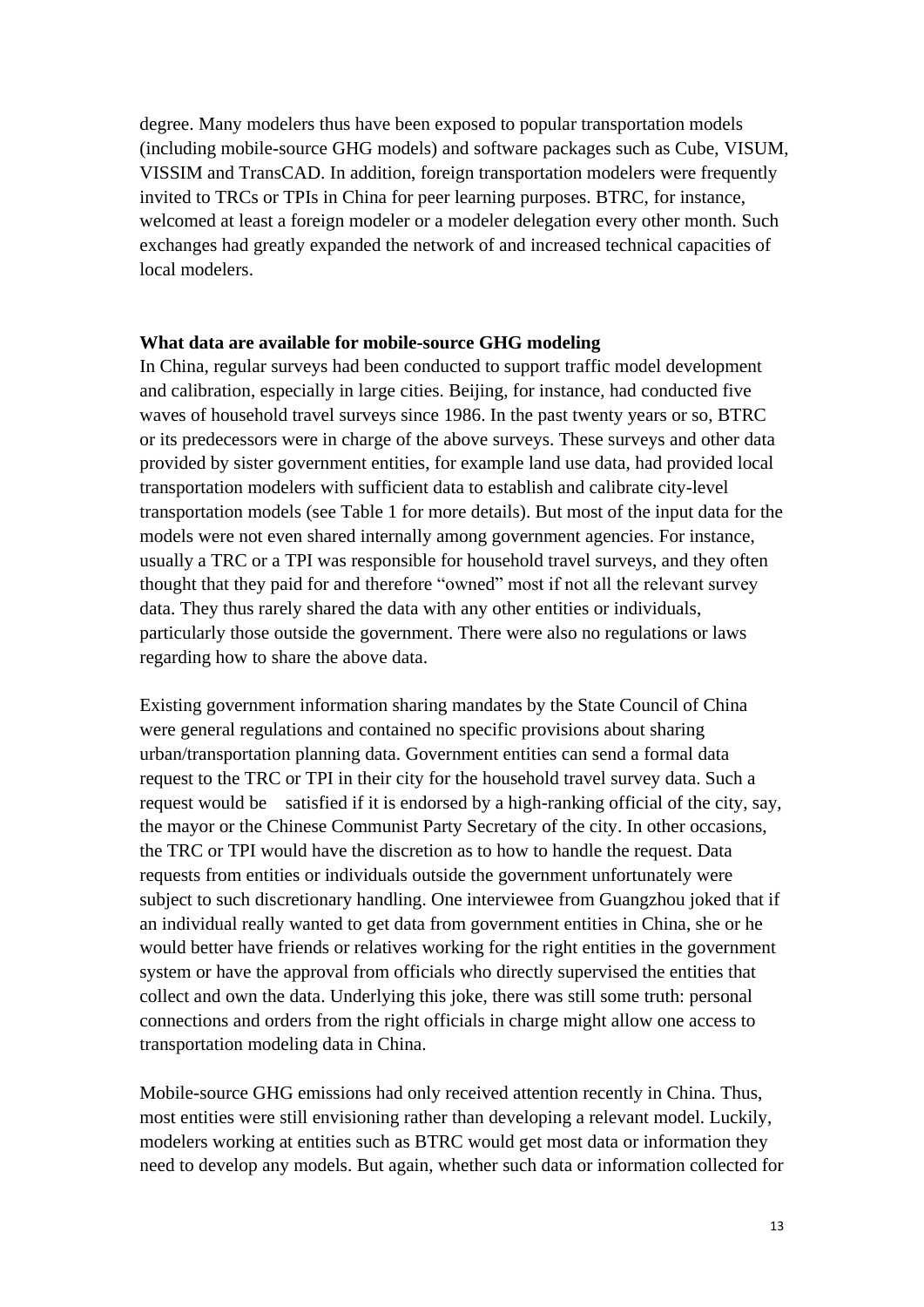mobile-source GHG modeling efforts would be available to people outside the government remained to be seen. Some interviewees emphasized that data used to support mobile-source GHG modeling were "politically sensitive", given that they would disclose sensitive information such as actual levels of certain air pollutants. Such information is regarded as detrimental to the image of a city or even a threat to attract more external investment. Either case, political considerations had made it very difficult for the general public to gain access to any data the government regards as sensitive. Very recently, whether a Chinese city should release daily  $PM_{2.5}$  emission level to the public, for instance, had triggered a heated debate between the government agencies in charge and the public.

#### **Efforts made to enhance mobile-source GHG models**

A variety of entities had claimed to establish or enhance mobile-source GHG models. BTRC, for instance, had emphasized the need to consolidate in-house surveys and relevant data processing to enhance its GHG modeling efforts. BTRC's technical capacity of developing GHG modeling was not mentioned as a challenge at all. In Shanghai, SEPB (Shanghai Environmental Protection Bureau), rather than Shanghai TPI, was reviewing and improving local GHG models based on the adapted MOBILE 6 model. According to the interviewee from Shanghai TPI, Shanghai TPI was happy with such arrangements. CAUPD on one hand welcomed collaborations with competent foreign firms to develop mobile-source GHG models for Chinese cities; on the other hand, it was in the process of establishing data collection, coding and formatting standards for city-level transportation models and creating a scalable database to store various city-level data CAUPD had collected and would be collecting. Working with consultants hired by the World Bank, CAUPD completed a mobile-source emission modeling project in 2010 for Guiyang, Guizhou Province. This project was regarded a herald that CAUPD officially started working on mobile-source emission/GHG models at the city level.

At BJU (Beijing Jiaotong University), a few professors were executing funded research to develop China's own mobile-source emission models. Entities other than Beijing TRC, Shanghai TPI, BJU and CAUPD, for instance, had no detailed plans or specific actions regarding mobile-source GHG models as of June 2011 even though most of the interviewees from the above entities agreed that mobile-source GHG models would become increasingly important. The reason behind this was that most entities already had too many ongoing profit-rich or political projects that were regarded by the government as more important or urgent than mobile-source GHG models ----especially according to interviewees from Guangzhou, Beijing and Jiangsu.

#### **Characteristics of existing models**

Few interviewees were willing to share details about their transportation and mobile-source GHG models, two closely related models. Based on limited and discrete information they were willing to share and other information one can find in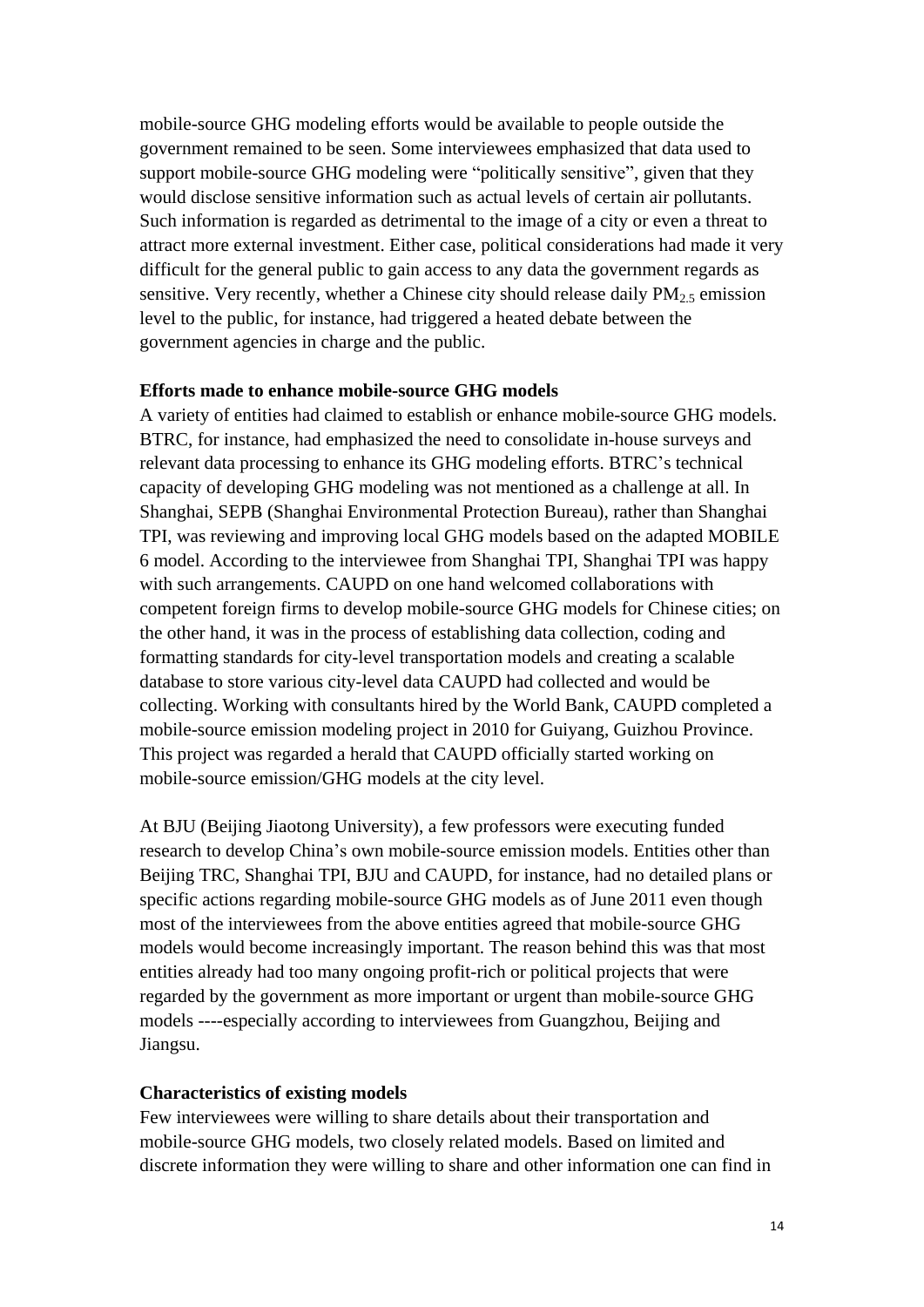CNKI database, the largest academic database in Chinese, Table 1 summarizes the latest transportation and mobile-source GHG models in selected Chinese cities.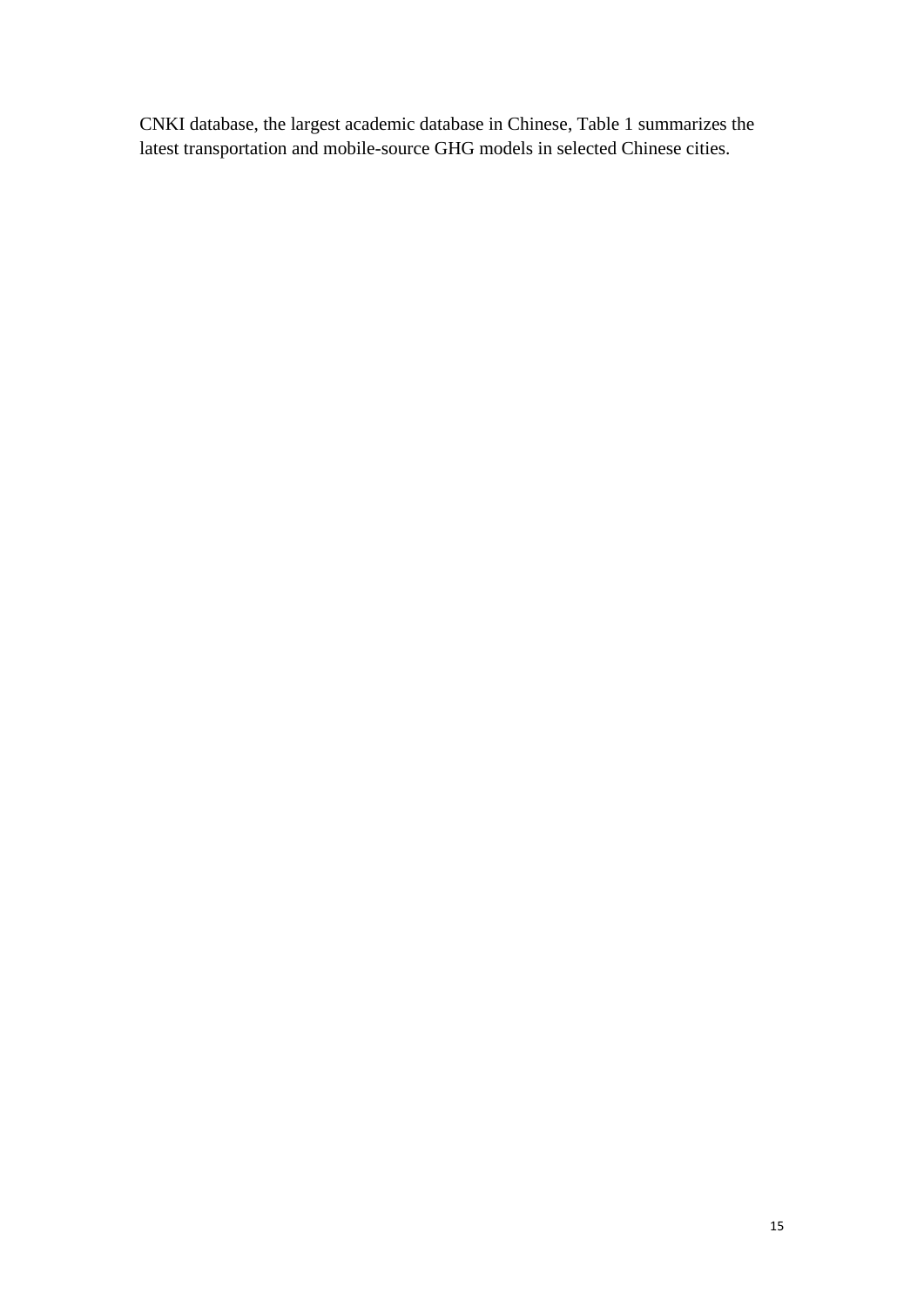|                                                                                                                                                                                                                 | <b>Transportation Model</b>                                                                                                                                                                                                            |                                                                                                         |                                                                                                                                                                                                       |                                                                                                                                                                                                                                                                                              |                                                                                                     |                                                                                                                                                         |                                                                                                                                                                                                  |
|-----------------------------------------------------------------------------------------------------------------------------------------------------------------------------------------------------------------|----------------------------------------------------------------------------------------------------------------------------------------------------------------------------------------------------------------------------------------|---------------------------------------------------------------------------------------------------------|-------------------------------------------------------------------------------------------------------------------------------------------------------------------------------------------------------|----------------------------------------------------------------------------------------------------------------------------------------------------------------------------------------------------------------------------------------------------------------------------------------------|-----------------------------------------------------------------------------------------------------|---------------------------------------------------------------------------------------------------------------------------------------------------------|--------------------------------------------------------------------------------------------------------------------------------------------------------------------------------------------------|
| City                                                                                                                                                                                                            | Main data source                                                                                                                                                                                                                       | <b>Model study area; Analysis</b><br>zone systems                                                       | Key variables used in the<br>model                                                                                                                                                                    | Model type/structure                                                                                                                                                                                                                                                                         | Software packages used                                                                              | <b>Model application/purposes</b>                                                                                                                       | Mobile-source GHG model                                                                                                                                                                          |
|                                                                                                                                                                                                                 | 1986, 2000, 2005 and 2010 Household Travel<br>Surveys or 1990 Driver Survey; Master Land<br>Use Plans of base and future years*;<br>Employment Surveys of different years;                                                             | Central city (about $1,370KM^2$ , 6<br>million registered residents);                                   | Income; gender; travel cost;<br>percentation of differet<br>modes; chosen travel path;<br>mode choice; commute<br>distance; employment by<br>zone; residential location;<br>work location; geographic | Metropolitan area-central city-<br>district-subdivision models;<br>Four-step plus activity-based<br>models; Customized models for<br>special events or metro<br>corridors or multimodal                                                                                                      |                                                                                                     | <b>Transportation</b> system<br>development strategies; traffic<br>impact studies; Traffic                                                              | Under development; possible<br>data source in addition to those<br>used for transportation model:<br>Public Traffic Safety Bureau's<br>vehicle registration data and<br>revised Household Travel |
| Beijing                                                                                                                                                                                                         | Transportation network info*                                                                                                                                                                                                           | $1,000$ zones**                                                                                         | files for road/transit networks                                                                                                                                                                       | terminals                                                                                                                                                                                                                                                                                    | Trips; Citilabs suites; PTV suites circulation for special events                                   |                                                                                                                                                         | Surveys in future                                                                                                                                                                                |
|                                                                                                                                                                                                                 | 1984, 2005 Household Travel Surveys; 1995<br>Transportation Model Maintenance Report; 1997<br>Transportation Development Report; Master<br>Land Use Plans of base and future years;<br>Employment Surveys of different years;          | Central city (about $7,434$ KM <sup>2</sup> ,<br>7.3 million registered residents);                     |                                                                                                                                                                                                       | Four-step plus activity-based                                                                                                                                                                                                                                                                | Citilabs suites; EMME2, 3 and a elasticity of road users; Travel<br>series of customized simulation | Regional transportation planning; used speed and volume data<br>Road network planning; Price<br>demand management; Traffic                              | Only estimated emissions when<br>was asked by the government;<br>from traffic assignment to get<br>rough estimates but a separate<br>emission module is under                                    |
| Guangzhou                                                                                                                                                                                                       | Transportation network info                                                                                                                                                                                                            | 1,788 zones**                                                                                           | Similar to the Beijing                                                                                                                                                                                | models                                                                                                                                                                                                                                                                                       | packages at the subdistrict level                                                                   | circulation for special events                                                                                                                          | consideration.                                                                                                                                                                                   |
|                                                                                                                                                                                                                 | 1986, 1997 and 1999 Household Travel Surveys;<br>1997 Annual Transportation Report; 1986<br>Socioeconomic and Road Traffic Survey; Master<br>Land Use Plans of base and future years*;<br>Employment Surveys of different years;       | Central city (about $4,723KM^2$ , 5<br>million registered residents); 700                               |                                                                                                                                                                                                       | Four-step model taking into<br>account public transit; Traffic<br>assignment taking into account<br>road pricing and road<br>restriction; travelers include                                                                                                                                  |                                                                                                     | Transportation system<br>development strategies; Traffic<br>impact studies; Terminal                                                                    |                                                                                                                                                                                                  |
| Nanjing                                                                                                                                                                                                         | Transportation network info*<br>2007 Household Travel Surveys; 2007 Central                                                                                                                                                            | zones $**$                                                                                              | Similar to the above<br>Car ownership; traffic                                                                                                                                                        | "floating population"                                                                                                                                                                                                                                                                        | EMME3                                                                                               | circulation studies                                                                                                                                     | Under consideration                                                                                                                                                                              |
| Shanghai                                                                                                                                                                                                        | City Arterial Speed Survey; 2007 Small-sample<br>Metro Rider Survey; Master Land Use Plans of<br>base and future years*; Employment Surveys of<br>different years; Bus OD Surveys of different<br>years*; Transportation network info* | Central city (about 3,900 KM <sup>2</sup> ,<br>about 10 million registered<br>residents); 1,059 zones** | volumes at screenlines; OD<br>tables of previous years; land<br>use at the zone level;<br>geographic files for<br>road/transit networks                                                               | Four-step model at the<br>metropolitan area level;<br>Customized models for special<br>event or metro corridor or<br>multimodal terminals                                                                                                                                                    | EMME2, 3                                                                                            | Transportation system<br>development strategies; traffic<br>circulation for special events;<br>public transit planning; road<br>building or improvement | SEPB is responsible for this,<br>which used locally adpated<br>MOBILE 6 and traffic<br>assignment results of local<br>transportation model as input                                              |
| Shenzhen                                                                                                                                                                                                        | Baseline year and future year land use and<br>transportation network info; Transportation<br>network info                                                                                                                              | The whole city (about 2,000<br>$KM^2$ , about 7 million registered<br>residents); 5,44 zones**          |                                                                                                                                                                                                       | Four-step model at the<br>metropolitan area, district and<br>subdivision levels; Dynamic<br>data collection and processing<br>for model updates; Enterprise<br>databases for key<br>data/variables; Customized<br>models for special events or<br>metro corridors or multimodal<br>terminals | TransCAD+EMME2; Citilabs<br>suites                                                                  | Transportation plan evaluation;<br>Traffic impact studies; Micro-<br>simulation of local traffic                                                        | Under consideration                                                                                                                                                                              |
| * Data usually provided by local sister government agencies, these agencies include: Land Survey Bureau/Institute, Urban Planning and Design Institute, Public Transit Companies and Land and Resources Bureau. |                                                                                                                                                                                                                                        |                                                                                                         |                                                                                                                                                                                                       |                                                                                                                                                                                                                                                                                              |                                                                                                     |                                                                                                                                                         |                                                                                                                                                                                                  |
| **Including external zones.                                                                                                                                                                                     |                                                                                                                                                                                                                                        |                                                                                                         |                                                                                                                                                                                                       |                                                                                                                                                                                                                                                                                              |                                                                                                     |                                                                                                                                                         |                                                                                                                                                                                                  |

# **TABLE** 1. Latest Transportation and GHG Models in Selected Chinese Cities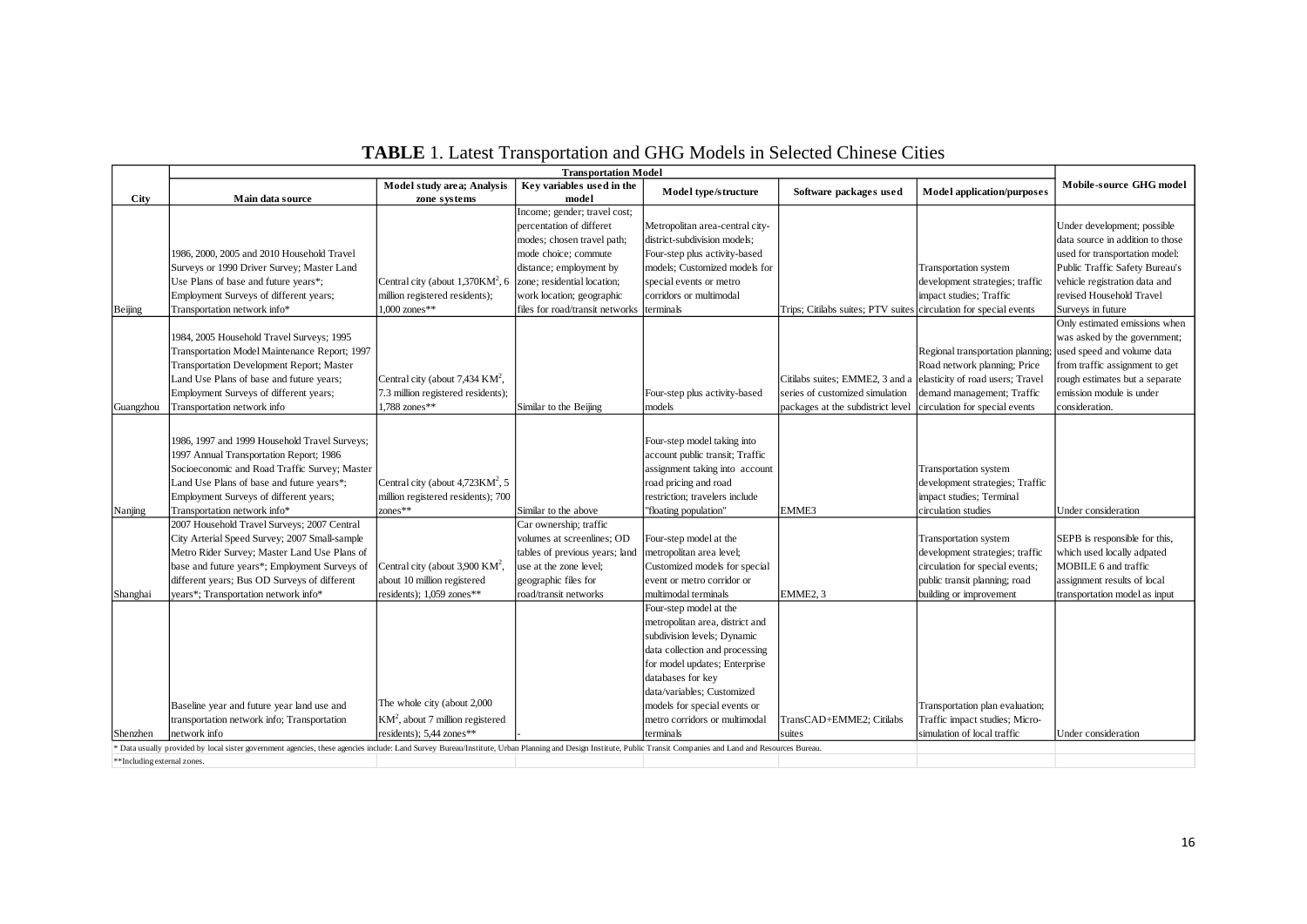Table 1 shows that:

First, government entities in different cities have their own schedules regarding when they would conduct surveys or collect data to establish, calibrate or enhance their respective models. They also have the discretion regarding what data they would collect and use in their models.

**Second,** except in Shenzhen, study areas of the models adopted by the selected cities are a "central city". A city in China is higher in administrative hierarchy than one in the U.S. and usually jurisdiction of a city government covers a number of districts, suburbs and counties. Take City of Nanjing as an example: it consists of six districts, five neighboring suburbs and two counties as of 2011. But "central city" in Table 1 only considers districts and neighboring suburbs of a city, excluding counties. For Nanjing, the study area of its model would include only six districts and four neighboring suburbs. Two counties were excluded from the model. This makes Nanjing's transportation model notably different from most US transportation models at the metropolitan level. For instance, if a US-type model was adopted in Nanjing, it would cover a study area that consists of all districts, suburbs and counties there and even a few other counties around Nanjing.

**Third,** traditional four-step models still dominate across Chinese cities but some improvements or enhancements have been added to such models to address local concerns such as special events, "floating population", planned subway corridors and/or envisioned multimodal terminals.

**Fourth,** mobile-source GHG models have emerged but progresses made in these models varied across cities. According to two interviews, this variation mostly reflected the differences in local leadership's preferences and ambitions. Shanghai and Beijing were the most aggressive among the studied cities in terms of planning for or using relevant models.

**Fifth,** transportation and land use models are separated in most modeling efforts. For instance, except Shenzhen, transportation modelers in all four other cities acquired land use data or modules from another government entity when developing their transportation models. According to several interviewees, this reflected the tradition of "horizontal labor division" within the Chinese administrative system. At the national level, for instance, it was the Ministry of Land and Resources (MLR) in charge of land use planning affairs and related quota allocation and control while urban/transportation planning affairs were in the hand of MoHURD. At the provincial and local levels, governments simply followed how it was done at the national level. In China, the provincial and local governments had little autonomy regarding creating new institutions or agencies that cannot find their counterparts at the national level. But Shenzhen was a special case and was specially treated by the Chinese Central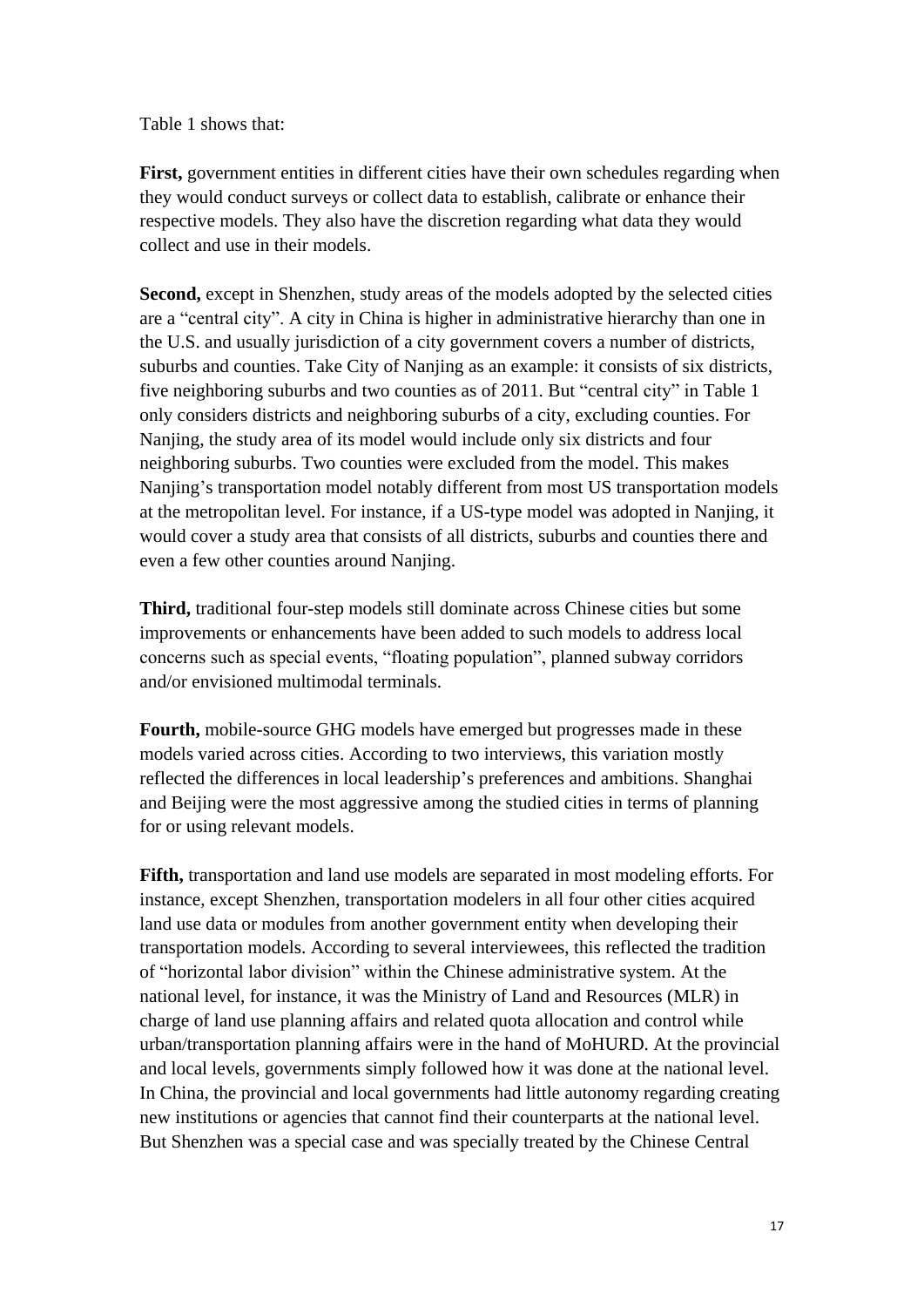Government as one of the frontiers and experimental sites for the cause of opening-up and economic and political reforms of China.

#### **Gaps in or barriers for developing mobile-source GHG models**

Public entities, NGOs and private firms had different perceptions of the gaps in, and barriers for developing the mobile-source GHG models. Interviewees from public entities emphasized that the lack of a legal imperative about mobile-source GHG models was the biggest barrier. The modeler from ATKINS complained that the relatively exclusive master and transportation planning market had been the biggest barrier. Both the interviewees from the NGO and private firms indicated that accessing data was a big challenge in developing models of any kind, even though they were eligible to develop models for Chinese cities. The interviewees from the NGO cited a case to show how difficult it had been when they were collecting household energy consumption and commute data in Jinan, Shangdong Province. The purpose of the data collection was to develop a piece of freeware to estimate aggregate household GHG emissions by neighborhood. Besides good intentions, personal connections, grants to local entities, extra staff time and frequent "friendly reminders" were all employed to help collect data or get access to existing data owned by different governmental entities. In contrast, CAUPD or an IUPD would encounter relatively fewer troubles in getting local data once they had been retained by a local government as a consultant. In this case, the government would often issue a top-down mandate, ordering its subordinates to provide the consultant data collection assistance or data access. Most of the time, such a mechanism worked well for domestic consultants like CAUPD or its provincial counterparts.

#### **Data sharing issues**

Given the above data access and sharing issues, another survey was conducted to identify causes of these issues. Figure 3 below summarizes the survey results. "Data are politically sensitive" was regarded as the most important reason for data hoarding practices (71%), followed by "no tradition" (62%) and "data accuracy concern" (43%). Specifically, governments treated some data as politically sensitive and believed that sharing them could threaten their normal operations. What's a little surprising was that data inaccuracy and unreliability was the third most important reason. Cost of sharing was not a major reason why the government was not sharing data. In addition, seven respondents specified their own reasons, which included:

- (a) Some government agencies and individuals treat access to data as an exclusive and profitable resource (n=2);
- (b) Most data collected at the city level are random and discrete and are not ready to share, and sometimes even important data for planning can be missing  $(n=2)$ ;
- (c) Lack of systematic documentation of available data and little attention to data sharing mechanism (n=1);
- (d) Agencies do not know which data should be and can be shared  $(n=1)$ .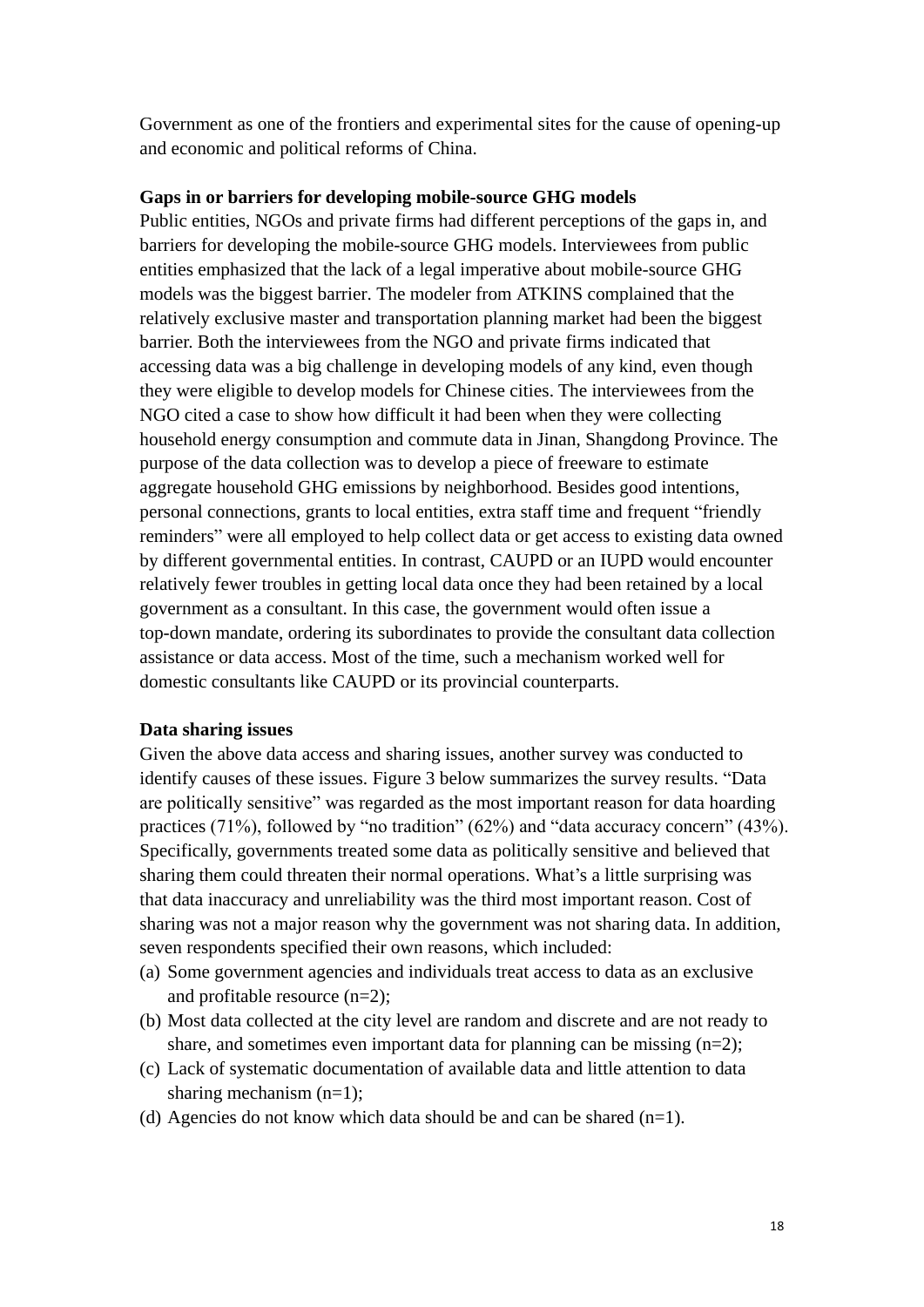

**FIGURE** 3: Why Governments Hoard Data (N=105)

To best address the data access and sharing issues, a small-scale follow-up survey was conducted among the S-Survey respondents. As of October, 2011, this follow-up survey generated 16 responses. Of these responses, 69% recommended passage of specific and enough laws and regulations to improve data sharing; 38% recommended more open discussions of data-sharing issues and more attention to the full life cycle of data using: from data collection to data validation, and from data classification to data declassification; 19% recommended stakeholder education, increasing their awareness of the benefits and costs of data sharing. Figure 4 provides more details about the distribution of the 16 responses.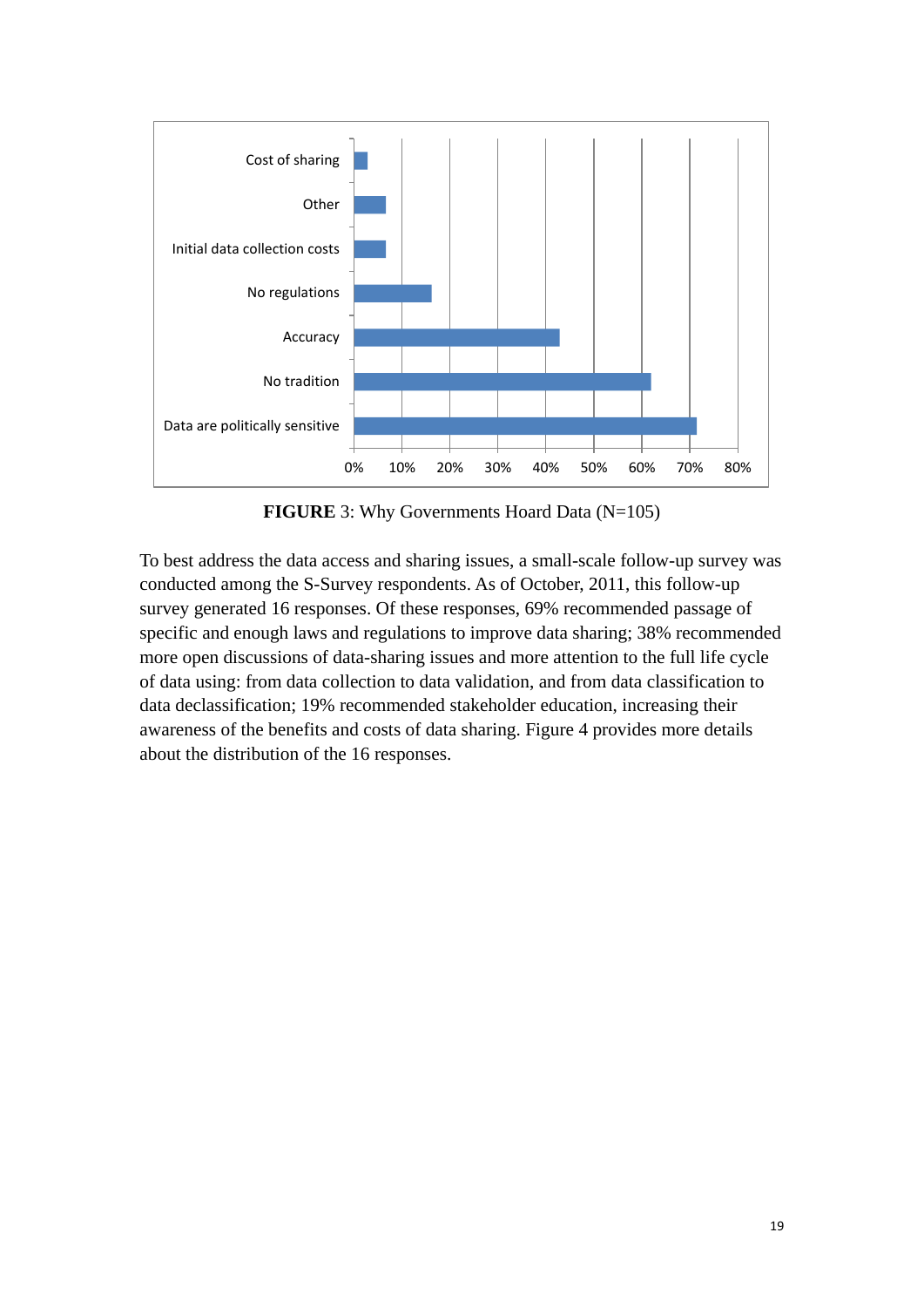

**FIGURE** 4: How to Address Data Access and Sharing Issues (N=16)

# **CONCLUSIONS AND DISCUSSIONS**

Largely replying on the Urban and Rural Planning Law and the top-down plan review and approval mechanism, China has made it a norm for all Chinese cities to regularly update their master and transportation plans. In support of making these plans, city-level transportation models have been developed and updated regularly as well in most if not all cities. However, a mobile-source GHG model may or may not be part of these transportation models as such a model is not yet mandated by laws or regulations or is not on the priority list of local governmental officials. With more and more importance attached to a GHG inventory at various geographic levels in China, we expect that it would trigger more transportation entities, consultants and researchers to develop reliable modeling tools to serve the needs of the inventory, including a mobile-source GHG model.

Public entities consisting of CAUPD, its province-level counterparts, and special-purpose entities such as TPIs or TRCs in a few large cities have the strongest technical capacities for mobile-source GHG modeling. It is also in these large cities where regular surveys had been conducted or scheduled to support a mobile-source GHG model. It is also in these cities where modelers can expect more data input for various modeling efforts. In other small cities without a TPI or a TRC, governments often hire an external entity as their consultant to develop or upgrade such models. The consultant often can get most of the input data for its modeling efforts. Typically, CAUPD or one of its provincial counterparts serves as this consultant.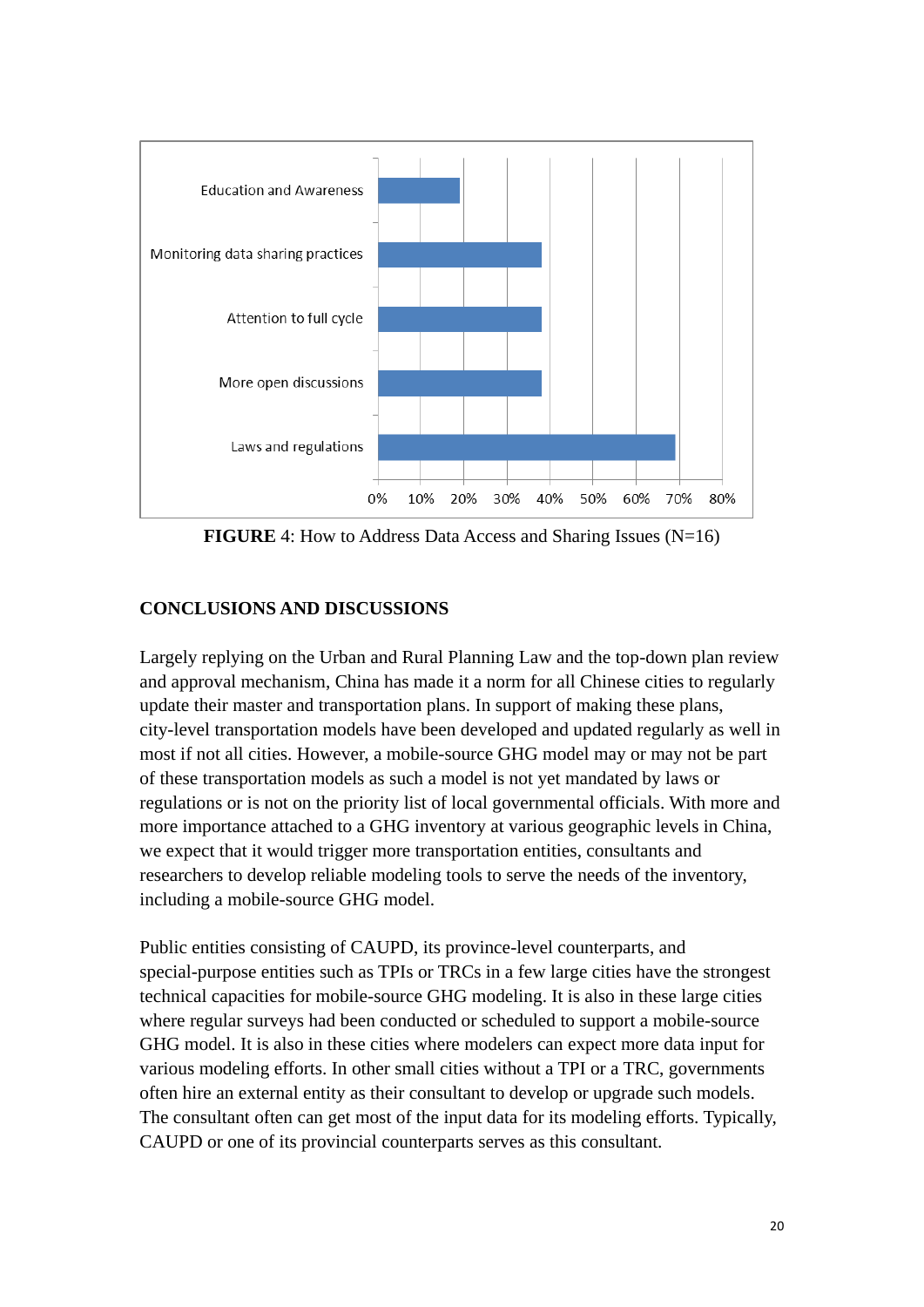Given their governmental connections or origin, CAUPD and its provincial counterparts can help their clients (often city governments) expedite mandatory top-down plan/model reviews and processes. This makes it challenging for private firms to compete with them in China. But these firms do have opportunities to work as subcontractors for the former.

Lack of a legal mandate for a mobile-source GHG model at the city level and data access and sharing issues are the barriers for the mobile-source GHG modeling efforts in China, particularly for NGOs and private firms. Based on the S-Survey, the reasons for data hoarding in China include:

(a) The government regards the data as something politically sensitive that could threaten the normal operations of the government;

(b) The government has no tradition of sharing data and is still adjusting to increased data needs from the public;

(c) The government has concerns over data accuracy and reliability.

Key proposals from the survey respondents to address these issues are:

(a) To establish necessary laws and regulations about the data sharing practices;

- (b) To encourage more open discussions of data-sharing issues;
- (c) To pay attention to each component of the full life cycle of data using;
- (d) To educate stakeholders and to increase their awareness of data sharing.

We fully realize that this paper has limitations and the following improvements should be made in future research: **First,** increasing the size of the interviewees and the response rate of relevant surveys, in particular, including interviewees from cities other than *Class I* cities. Otherwise, our findings could be biased towards the situations in leading Chinese cities rather than the overall situations in China. We are planning to involve professional associations in our future interviews and surveys. We will send out both electronic and hard-copy survey instruments. We also hope to host focus-group meetings to collect more people's opinions about data hoarding and sharing issues. **Second,** differentiating the survey respondents by employer type and by location. Respondents working for different employers or from different locales could face very different barriers when developing or calibrating transportation or mobile-source GHG models. This can be better addressed once we have a much larger number of responses or interviewees. Of course, we need to better address the concerns of respondents so that they are more willing to share their employer and location information. **Third,** conducting in-depth case studies of transportation and mobile-source GHG modeling efforts at the city level. This would enable readers to have more insights into transportation and mobile-source GHG modeling practices in Chinese cities. In its current form, this paper only provides very generic information about these practices. We have already successfully recruited a few volunteers to help conduct the proposed case studies.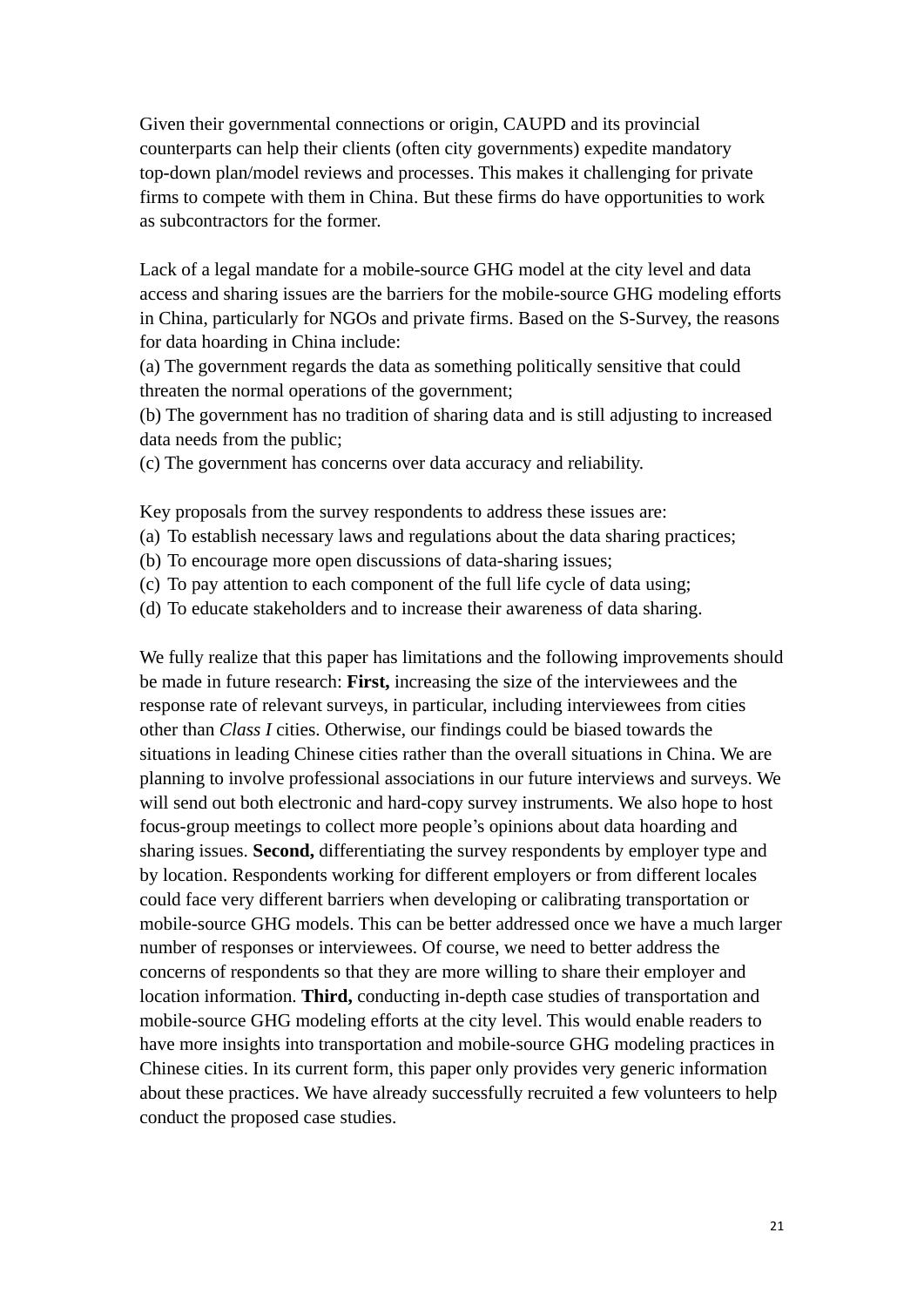Last but not least, this paper is among the first to examine mobile-source GHG modeling practices in China and to explore the related data hoarding and sharing issues. The preliminary results have built a foundation and provided references of comparison for future work seeking to enhance transportation and mobile-source GHG modeling practices in China and elsewhere.

#### **REFERENCES**

- 1. National Research Council, Modeling the economics of greenhouse gas mitigation: summary of a workshop. 2010, Washingdon, D.C.: The National Academies Press.
- 2. US Evironmental Protection Agency, Inventory of U.S. Greenhouse Gas Emissions and Sinks: 1990-2009, 2011.
- 3. Yu, L., et al., A Practical Approach to Deriving Emission Factors for China Based on Limited Emission Data Source, In CD-ROM of the 88th Annual Meeting of the Transportation Research Board, 2009: Washington,D.C.
- 4. Wang, W., et al., Comparison and Analysis of Mini-Bus Real-World Emission Factors and Forecasting Result by MOBILE6. Journal of Traffic Environment, 2005. **26**(3): p. 40-43.
- 5. Wang, H., et al., Application of the International Vehicle Emission Model for Estimating Vehicle Emissions in Shanghai. Journal of Environmental Sciences, 2006. **26**(1): p. 1-9.
- 6. Xie, S., X. Song, and X. Shen, Calculating Vehicle Emission Factors with COPERT III Model in China. Journal of Environmental Sciences, 2006. **27**(3): p. 415-419.
- 7. Yang, F., et al., Application of Small Sampling Approach to Estimating Vehicle Mileage Accumulations for Beijing. Transportation Research Record: Journal of the Transportation Research Board, 2004. **1880**(1): p. 77-82.
- 8. Yu, L., et al., Development and Application of Macroscopic Emission Model for China. Transportation Research Record: Journal of the Transportation Research Board, 2009. **2123**(1): p. 66-75.
- 9. Chai, C. and W. Lin, Kunming: Refined Urban Transportation Models (In Chinese). Urban Transportation of China, 2008, **6**(1): p.33-36.
- 10. Chen, Q., B. Luo and Z. Chen, Hangzhou: Transportation Models with Regional Variances (In Chinese). Urban Transportation of China, 2008, **6**(1): p.42-45.
- 11. He, C. and X. Ma, Guangzhou: Comprehensive, Systematic and Accurate Transportation Planning Models (In Chinese). Urban Transportation of China, 2008. **6**(1): p.45-47.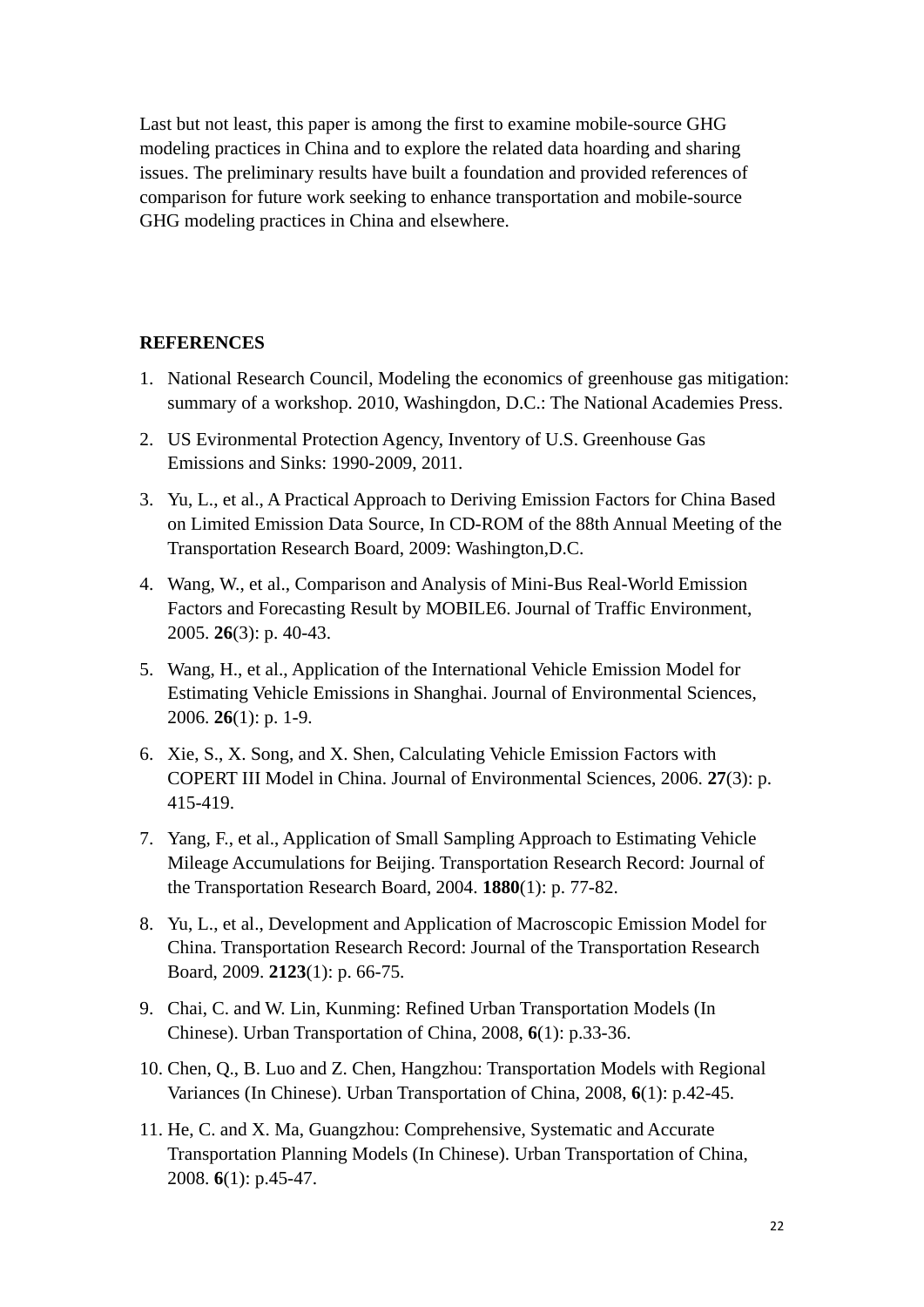- 12. Li, C., J. Chen, and J. Guo, Beijing: Four-tier Comprehensive Transportation Model Systems (In Chinese). Urban Transportation of China, 2008. **6**(1): p.32-33.
- 13. Li, F., Z. Duan, and Z. Li, Shenzhen: Integrated Urban Transportation Models (In Chinese). Urban Transportation of China, 2008. **6**(1): p.39-42.
- 14. Lin, X., et al., Nanjing: Comprehensive Transportation System Models (In Chinese). Urban Transportation of China, 2008. **6**(1): p.36-39.
- 15. Wu, Z. and X. Zhang, Ningbo: Two-step Passenger Mode Choice Models (In Chinese). Urban Transportation of China, 2008. **6**(1): p.47-49.
- 16. Wang, C., et al., CO2 mitigation scenarios in China's road transport sector. Energy Conversion and Management, 2007. **48**(7): p. 2110-2118.
- 17. Hu, X., et al., Energy for sustainable road transportation in China: Challenges, initiatives and policy implications. Energy, 2010. **35**(11): p. 4289-4301.
- 18. Yong Crane Consulting. Low-carbon Transport System in China: Transport CO2 Emission Inventory, 2011. Beijing: Yong Crane Consulting. Accessed July 01, 2012. [http://www.tdm-beijing.org/files/YCC\\_Indie\\_Study\\_Transport\\_CO2\\_Emission\\_In](http://www.tdm-beijing.org/files/YCC_Indie_Study_Transport_CO2_Emission_Inventory_2011.pdf) [ventory\\_2011.pdf](http://www.tdm-beijing.org/files/YCC_Indie_Study_Transport_CO2_Emission_Inventory_2011.pdf)